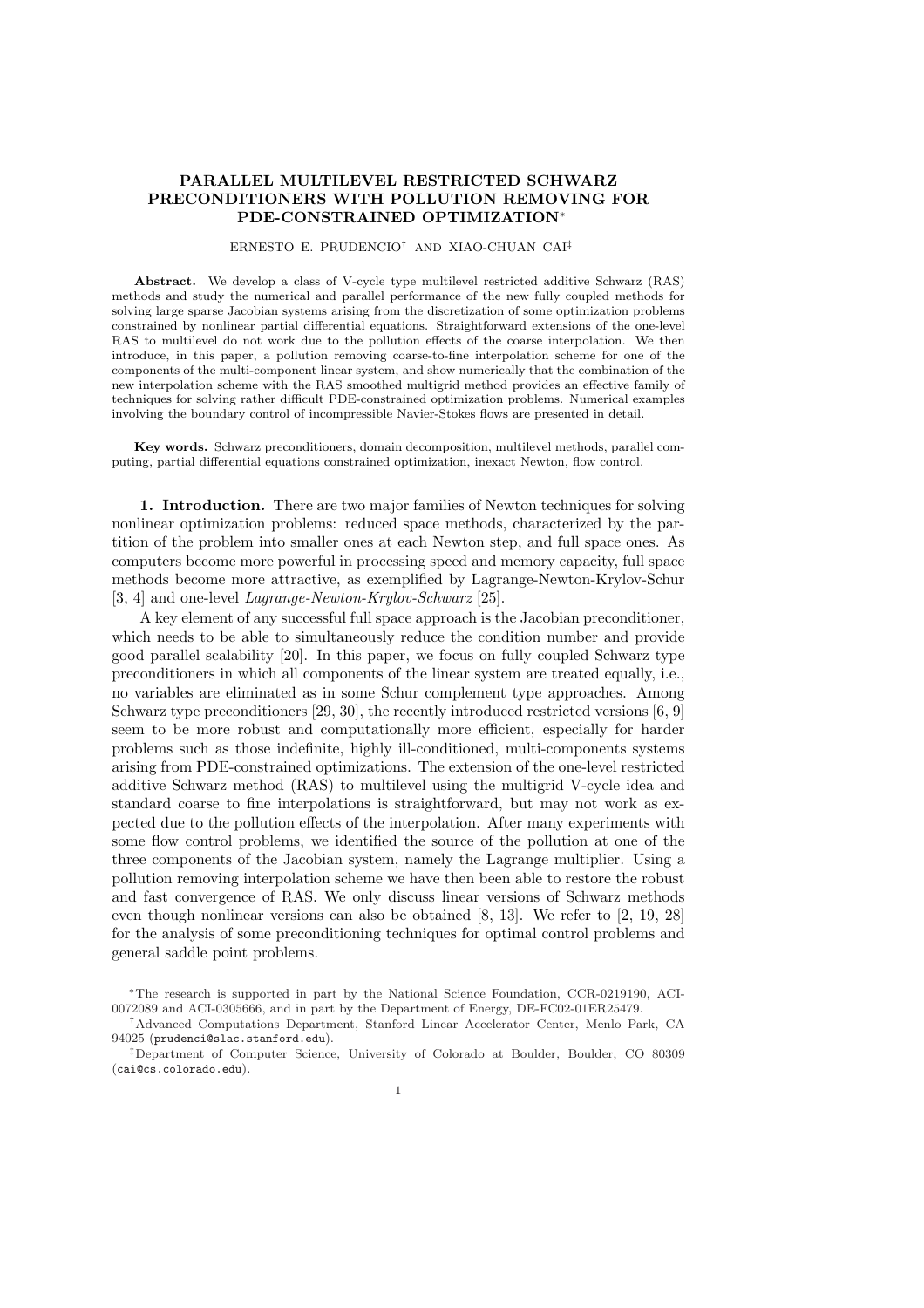In this paper we only consider optimization problems with equality constraints:

$$
\begin{cases}\n\min_{\mathbf{x} \in \mathbf{W}} & \mathcal{F}(\mathbf{x}) \\
\text{s.t.} & \mathbf{C}(\mathbf{x}) = \mathbf{0} \in \mathbf{Y}.\n\end{cases}
$$
\n(1.1)

Here W and Y are normed spaces, W is the space of optimization variables,  $\mathcal F$  :  $W \to \mathbb{R}$  is the objective functional and  $C : W \to Y$ . The associated Lagrangian functional  $\mathcal{L}: \mathbf{W} \times \mathbf{Y}^* \to \mathbb{R}$  is defined as

$$
\mathcal{L}(\mathbf{x}, \boldsymbol{\lambda}) \equiv \mathcal{F}(\mathbf{x}) + \langle \boldsymbol{\lambda}, \mathbf{C}(\mathbf{x}) \rangle_{\mathbf{Y}}, \quad \forall (\mathbf{x}, \boldsymbol{\lambda}) \in \mathbf{W} \times \mathbf{Y}^*,
$$

where  $\mathbf{Y}^{*}$  is the adjoint space of  $\mathbf{Y}, \langle \cdot, \cdot \rangle_{\mathbf{Y}}$  denotes the duality pairing and variables  $\lambda$  are called Lagrange multipliers or adjoint variables. In many cases it is possible to prove that, if  $\hat{\mathbf{x}}$  is a (local) solution of (1.1) then there exist Lagrange multipliers  $\hat{\mathbf{\lambda}}$ such that  $(\hat{\mathbf{x}}, \hat{\boldsymbol{\lambda}})$  is a critical point of  $\mathcal{L}$ . So, under sufficient smoothness assumptions, one proves that a solution has to necessarily solve a system of equations, called Karush-Kuhn-Tucker (KKT) or optimality system.

For the numerical solution of (1.1) we discretize it with a mesh  $\Omega_h$  of characteristic size  $h > 0$ , obtaining a finite dimensional optimization problem with  $\mathbf{W} = \mathbb{R}^{n_h}$  and  $\mathbf{Y} = \mathbb{R}^{m_h} = \mathbf{Y}^*$ . The KKT system becomes  $\nabla \mathcal{L}_h(\hat{\mathbf{x}}, \hat{\boldsymbol{\lambda}}) = \mathbf{0} \in \mathbb{R}^{n_h + m_h}$ . Omitting symbols "h" and "  $\hat{\cdot}$ ", and denoting  $N \equiv n + m$  and  $\mathbf{X} \equiv (\mathbf{x}, \lambda) \in \mathbb{R}^N$ , one has  $\mathcal{L}: \mathbb{R}^N \to \mathbb{R}$  and an optimality system  $\nabla \mathcal{L}(\mathbf{X}) = \mathbf{0} \in \mathbb{R}^N$ , which is solved in this paper by inexact Newton's method [15, 23] globalized by line search, according to the heuristic explained in [25].

Let  $\xi$  be some real value and  $\hat{\mathbf{x}}(\xi)$  denote the solution, if it exists, of the finite dimensional problem

$$
\left\{\begin{array}{rcll} \min\limits_{\mathbf{x}\in\mathbb{R}^n} & \mathcal{F}(\mathbf{x}) & & \\ \text{s.t.} & \mathbf{C}_1(\mathbf{x}) & = & 0, \\ & & \vdots & \\ & & \mathbf{C}_{i-1}(\mathbf{x}) & = & 0, \\ & & & \mathbf{C}_i(\mathbf{x}) & = & \xi, \\ & & & & \mathbf{C}_{i+1}(\mathbf{x}) & = & 0, \\ & & & \vdots & \\ & & & & \mathbf{C}_m(\mathbf{x}) & = & 0, \end{array}\right.
$$

with arbitrarily fixed  $1 \leq i \leq m$ . Under appropriate assumptions, one can prove [16, 26]

$$
\frac{\partial \mathcal{F}(\hat{\mathbf{x}}(\xi))}{\partial \xi}\Big|_{\xi=0} = \lambda_i,\tag{1.2}
$$

that is, the Lagrange multiplier  $\lambda_i$  indicates how sensitive the optimal value is to changes on the *i*-th constraint. The module  $|\lambda_i|$  gives a measure of how "effective" the corresponding constraint is. In the case of constraints corresponding to the discretized equations of boundary value problems, one might intuitively expect (1) different equations to have different effects on the objective function and (2) the "effectiveness" of a given original PDE constraint to have a "smooth behavior" throughout the domain where the PDE acts over. Such intuitive expectations match result  $(1.2)$ . One less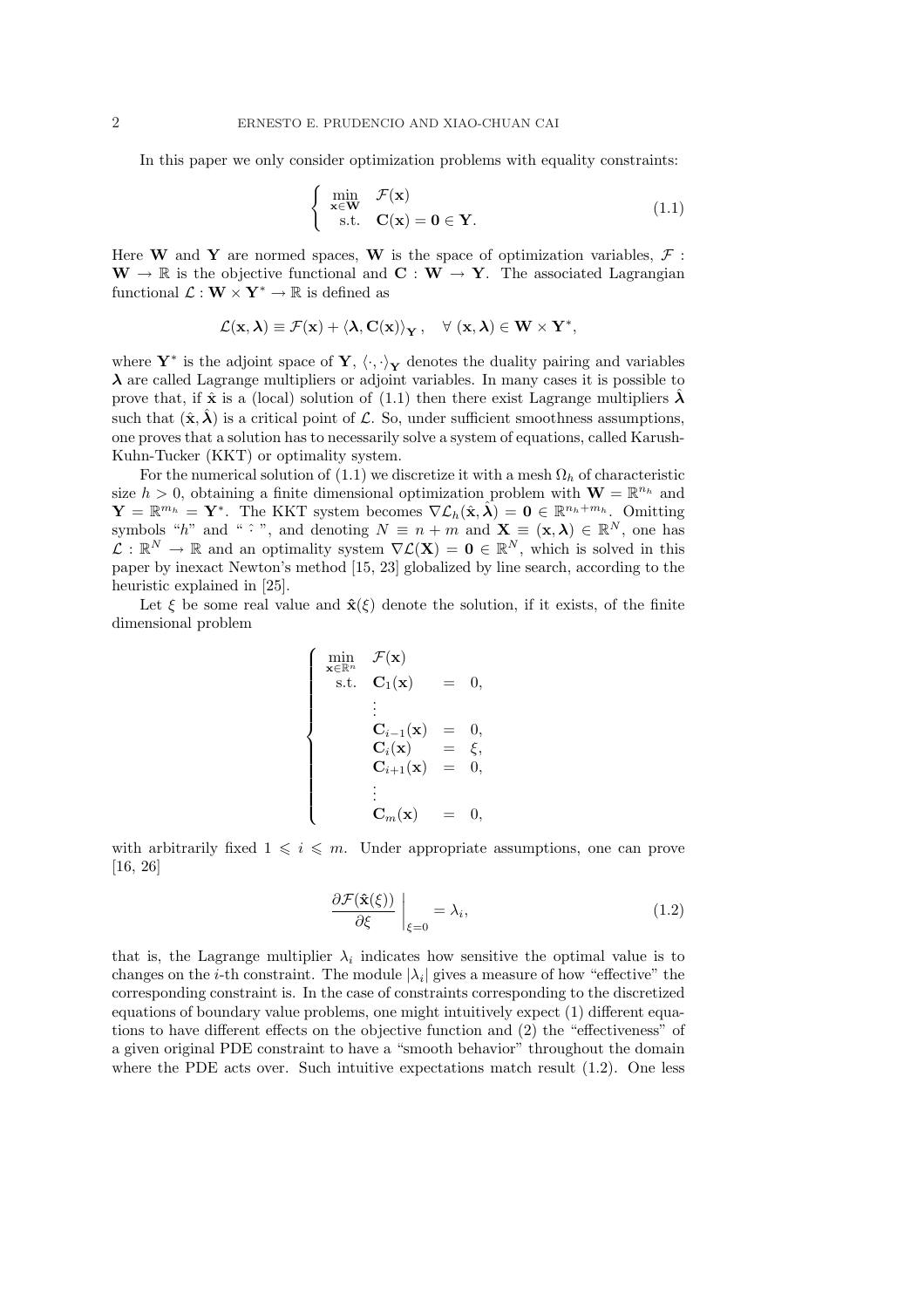obvious symptom, however, is the potential discontinuity between those Lagrange multipliers corresponding to PDEs governing the system behavior inside the problem domain and those Lagrange multipliers corresponding to boundary and initial boundary conditions. Indeed, we have observed such discontinuity in our test problems.

The rest of the paper is organized as follows. Section 2 explains multilevel restricted Schwarz preconditioners and Section 3 introduces the pollution removing interpolation. In Section 4 we test the combination of both approaches on some boundary flow control problems. Final conclusions are given in Section 5.

2. Multilevel restricted Schwarz preconditioners. Schwarz methods can be used in one-level or multilevel variants and, in each case, in combination with additive and/or multiplicative algorithms [30]. They can be also used as linear [14] and nonlinear preconditioners [8].

In this section we introduce a multilevel version of the one-level RAS preconditioner initially studied in [6, 9]. The multilevel preconditioner is applicable to general linear systems arising from the discretized PDEs on a mesh using finite element or finite difference methods. Let  $\Omega \subset \mathbb{R}^2$  be a bounded open domain on which a PDE is defined and a discretization is performed with a mesh  $\Omega_h$  of characteristic size  $h > 0$ . To obtain the overlapping partition, we first divide  $\Omega_h$  into non-overlapping subdomains  $\Omega_j$ ,  $j = 1, \ldots, N_S$ . We then expand each  $\Omega_j$  to  $\Omega'_j$ , i.e.,  $\Omega_j \subset \Omega'_j$ . The overlap δ > 0 is defined as the minimum distance between  $\partial\Omega'_j$  and  $\partial\Omega_j$ , in the interior of  $\Omega$ . For boundary subdomains we simply cut off the part outside  $\Omega$ . Let  $H > 0$  denote the characteristic diameter of  $\{\Omega_i\}.$ 

Let N and  $N_j$  denote the number of degrees of freedom associated to  $\Omega$  and  $\Omega'_j$ , respectively. Let **K** be a  $N \times N$  sparse matrix of a linear system

$$
\mathbf{Kp} = \mathbf{b} \tag{2.1}
$$

that needs to be solved during the application of an algorithm for the numerical solution of the discretized differential equations. Let  $d$  indicate the number of degrees of freedom per mesh point. For simplicity let us assume that  $d$  is the same throughout the entire mesh. We define the  $N_j \times N$  matrix  $\mathbf{R}_j^{\delta}$  as follows: its  $d \times d$  block element  $(\mathbf{R}_{j}^{\delta})_{l_1,l_2}$  is either (a) an identity block if the integer indices  $1 \leq l_1 \leq N_j/d$  and  $1 \leq l_2 \leq N/d$  are related to the same mesh point and this mesh point belongs to  $\Omega'_j$ or (b) a zero block otherwise. The multiplication of  $\mathbf{R}_j^{\delta}$  with a  $N \times 1$  vector generates a smaller  $N_j \times 1$  vector by discarding all components corresponding to mesh points outside  $\Omega'_j$ . The  $N_j \times N$  matrix  $\mathbf{R}_j^0$  is similarly defined, with the difference that its application to a  $N \times 1$  vector also zeros out all those components corresponding to mesh points on  $\Omega'_j \setminus \Omega_j$ . Let  $\tilde{\mathbf{K}}_j$  be defined as

$$
\tilde{\mathbf{K}}_j \; \equiv \; \mathbf{R}_j^{\delta} \; \mathbf{K} \; \left(\mathbf{R}_j^{\delta}\right)^T,
$$

that is, as the  $N_j \times N_j$  matrix related to a subdomain problem having zero Dirichlet boundary conditions at regions of  $\partial \Omega'_{j}$  not coinciding with  $\partial \Omega$ . We assume  $\tilde{\mathbf{K}}_{j}$  to be nonsingular and denote by  $\tilde{\mathbf{B}}_j^{-1}$  either the inverse of or a preconditioner for  $\tilde{\mathbf{K}}_j$ . The one-level classical, right restricted  $(r-RAS)$  and left restricted  $(l-RAS)$  additive Schwarz preconditioners for  $\bf{K}$  respectively are defined as [6, 9, 14]

$$
\mathbf{B}_{\delta\delta}^{-1} = \sum_{j=1}^{N_s} \left( \mathbf{R}_j^{\delta} \right)^T \tilde{\mathbf{B}}_j^{-1} \mathbf{R}_j^{\delta}, \quad \mathbf{B}_{\delta 0}^{-1} = \sum_{j=1}^{N_s} \left( \mathbf{R}_j^{\delta} \right)^T \tilde{\mathbf{B}}_j^{-1} \mathbf{R}_j^0, \quad \mathbf{B}_{0\delta}^{-1} = \sum_{j=1}^{N_s} \left( \mathbf{R}_j^0 \right)^T \tilde{\mathbf{B}}_j^{-1} \mathbf{R}_j^{\delta}.
$$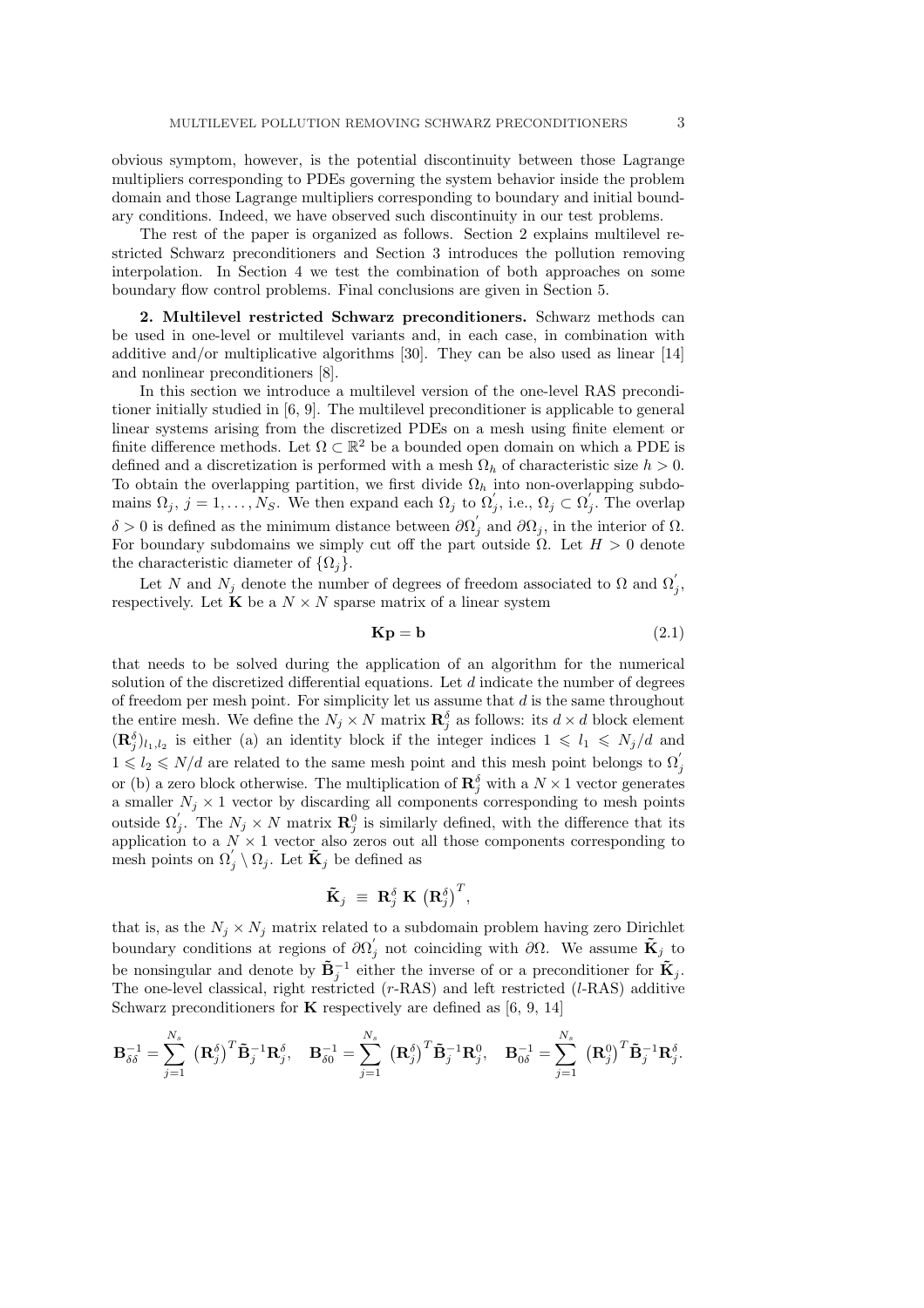When the distinction is not important, we will denote a Schwarz preconditioner simply by  $B^{-1}$ . We refer to [17, 21, 22] for further analysis and examples of one-level restricted preconditioning techniques.

For the description of multilevel Schwarz preconditioners [31], let us use index  $i = 0, 1, \ldots, L-1$  to designate any of the  $L \geq 2$  levels. All previously defined entities using the subindex "j" will now use double subindexes " $i, j$ ":  $\mathbf{\Omega}_{i,j}, \mathbf{\Omega}'_{i,j}, N_{i,j}, \mathbf{R}_{i,j}^{\delta}$  $\mathbf{R}^0_{i,j}$ ,  $\tilde{\mathbf{K}}_{i,j}$  and  $\tilde{\mathbf{B}}_{i,j}^{-1}$ . All previously defined entities using no subindex will now use the subindex "i":  $h_i$ ,  $N_i$ ,  $N_{S,i}$ ,  $H_i$ ,  $\delta_i$ ,  $\mathbf{B}_{i,\delta\delta}^{-1}$ ,  $\mathbf{B}_{i,\delta0}^{-1}$ ,  $\mathbf{B}_{i,0\delta}^{-1}$ ,  $\mathbf{B}_{i}^{-1}$  and  $\mathbf{K}_i$ , with the eventual notation  $\mathbf{K}_{L-1} = \mathbf{K}$ . The L meshes are not assumed to be either nested or structured. Let  $I_i$  denote the identity operator and, for  $i > 0$ , let

$$
\mathcal{I}_i^{i-1}:\mathbb{R}^{N_i}\rightarrow\mathbb{R}^{N_{i-1}}
$$

denote a linear restriction operator from level  $i$  to level  $i - 1$  and let

$$
\mathcal{I}_{i-1}^i: \mathbb{R}^{N_{i-1}} \to \mathbb{R}^{N_i}
$$

denote a linear interpolation operator from level  $i-1$  to level i. Given the iterate used for the computation of  $\mathbf{K}_{L-1}$ , the computation of coarse matrices  $\mathbf{K}_i$  (i.e.,  $0 \leqslant i \leqslant n$ )  $L-2$ ) proceeds recursively from the finest coarse level  $i = L-2$  until the coarsest level  $i = 0$  by simply first restricting or injecting the finer iterate and then computing the Jacobian. Multilevel Schwarz preconditioners are obtained through the combination of one-level Schwarz preconditioners  $B_i^{-1}$  assigned to each level. Here we focus on multilevel preconditioners that can be seen as multigrid (MG) V-cycle algorithms [5] having Schwarz preconditioned Richardson working as the pre and the post smoother at each level  $i > 0$ , with  $\mathbf{B}_{i,\text{pre}}^{-1}$  preconditioning the  $\mu_i \geqslant 0$  pre smoother iterations and  $\mathbf{B}_{i,\text{post}}^{-1}$  preconditioning the  $\nu_i \geqslant 0$  post smoother iterations. In a general MG V-cycle algorithm with  $L \geq 2$  levels, given the current iterate  $p^{(\ell)}$  for the solution of (2.1), the next iterate is computed as  $\mathbf{p}^{(\ell+1)} = AlgV(\mathbf{b}, L, \mathbf{p}^{(\ell)})$ , where the procedure  $\mathbf{v}_i = AlgV(\mathbf{b}_i, i, \mathbf{v}_i)$  consists of the following steps:

if  $i = 0$ Solve  $\mathbf{K}_0 \mathbf{v}_0 = \mathbf{b}_0;$  /\* Coarsest correction \*/ else Smooth  $\mu_i$  times  $\mathbf{K}_i \mathbf{v}_i = \mathbf{b}_i$ /\* Pre-smoothing  $*/$  $(\mathbf{b}_i - \mathbf{K}_i \mathbf{v}_i) = (\mathbf{I}_i - \mathbf{K}_i \mathbf{B}_{i,\text{pre}}^{-1})^{\mu_i} (\mathbf{b}_i - \mathbf{K}_i \mathbf{v}_i);$  $\mathbf{b}_{i-1} = \mathcal{I}_i^{i-1}$  $/*$  Residual restriction  $*/$  **/\* Recursivity \*/**  $v_i = v_i + \mathcal{I}_{i-1}^i v_{i-1};$  /\* Correction interpolation \*/ Smooth  $\nu_i$  times  $\mathbf{K}_i \mathbf{v}_i = \mathbf{b}_i$  $/*$  Post-smoothing  $*/$  $(\mathbf{b}_i - \mathbf{K}_i \mathbf{v}_i) = (\mathbf{I}_i - \mathbf{K}_i \mathbf{B}_{i,\text{post}}^{-1})^{\nu_i} (\mathbf{b}_i - \mathbf{K}_i \mathbf{v}_i);$ end

In this paper we consider multilevel Schwarz preconditioners with coarsest correction computed as

$$
\mathbf{v}_0 = \mathbf{B}_0^{-1} \mathbf{b}_0,
$$

where  $\mathbf{B}_0^{-1}$  might denote either a Schwarz preconditioner or an exact solver.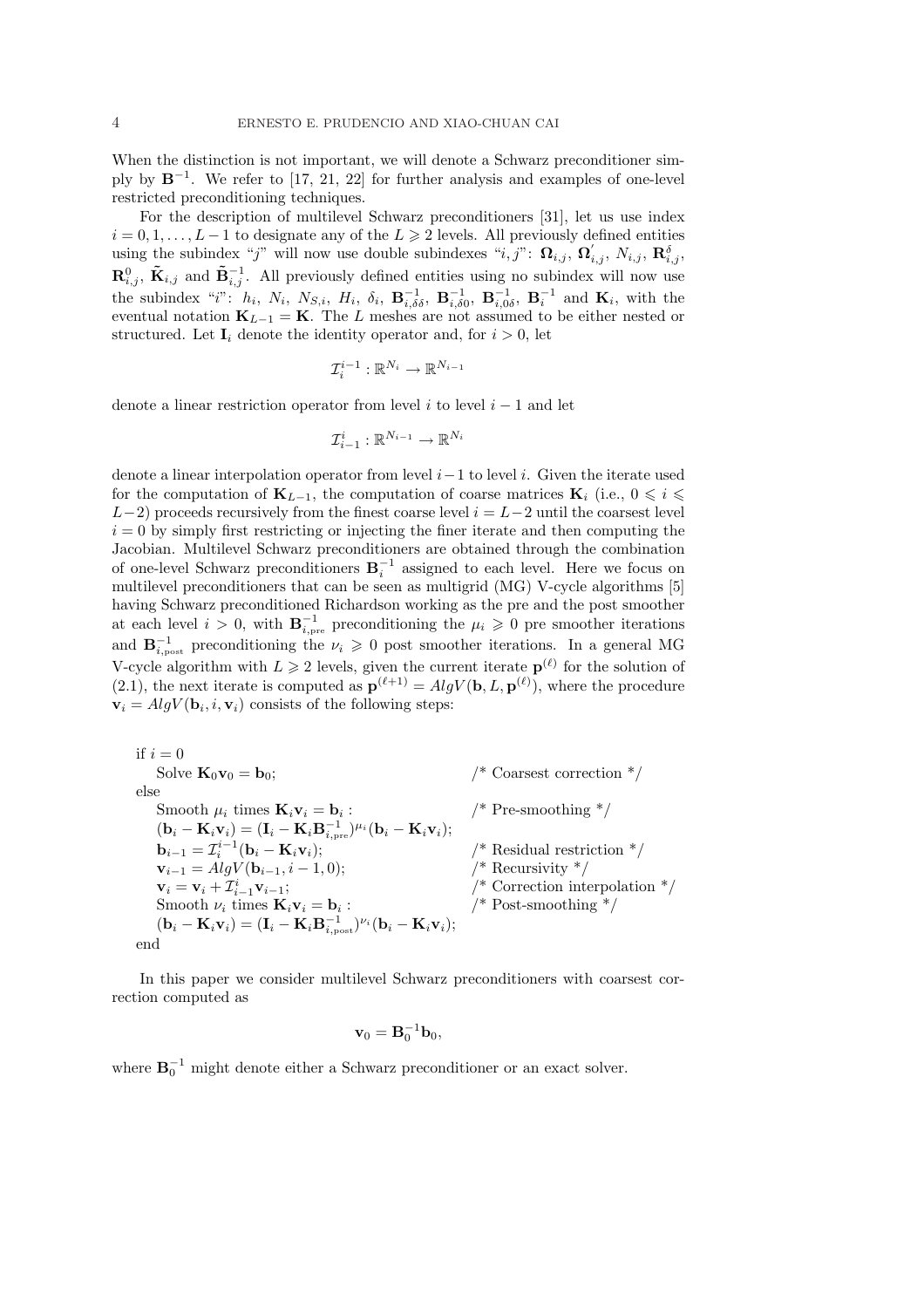Then, as iterative methods for (2.1), with  $\mathbf{r}^{(\ell)}$  denoting the residual at iteration  $\ell = 0, 1, 2, \ldots$ , such multilevel Schwarz procedures can be described in the case  $L = 2$ as

$$
\mathbf{r}^{(\ell+1)} = (\mathbf{I}_1 - \mathbf{K}_1 \mathbf{B}_{1,\text{post}}^{-1})^{\nu_1} (\mathbf{I}_1 - \mathbf{K}_1 \mathcal{I}_0^1 \mathbf{B}_0^{-1} \mathcal{I}_1^0) (\mathbf{I}_1 - \mathbf{K}_1 \mathbf{B}_{1,\text{pre}}^{-1})^{\mu_1} \mathbf{r}^{(\ell)}.
$$
 (2.2)

In the case of  $L = 3$  and the usual choices of  $\mathcal{I}_i^{i-1} = \mathbf{R}_i$  and  $\mathcal{I}_{i-1}^i = \mathbf{R}_i^T$ , for some  $N_{i-1} \times N_i$  matrix  $\mathbf{R}_i$ , a graphical representation is given in Figure 2.1.



FIG. 2.1. Graphical representation of a three-level MG V-cycle method:  $\mathbf{r}_1$  and  $\mathbf{r}_2$  denote residuals,  $\mathbf{c}_0$  and  $\mathbf{c}_1$  denote corrections.

When classic Schwarz preconditioners are applied to symmetric positive definite systems arising from the discretization of elliptical problems defined in  $H_0^1(\Omega)$ , the condition number  $\kappa$  of the preconditioned system satisfies  $\kappa \leq C \left(1 + H/\delta\right)/H^2$  for one-level methods and  $\kappa \leq C (1 + H/\delta)$  for two-level methods, where C is independent of h, H and  $\delta$ . The factor  $1/H^2$ , associated to the number of subdomains on the fine level, relates itself to the increase on the number of iterations (needed for the exchange of information among distant subdomains) with the increase in the total number of subdomains. The use of a coarse level helps the exchange of information. The necessity of information exchange among distant domain regions can be understood through the expression of the solutions of elliptic problems in terms of Green's functions: although the solution value at a point strongly depends on surrounding values, there is weaker dependence w.r.t. the entire domain [29]. Regarding the application of two-level methods to indefinite model problems, the study in [10] suggests that the coarse mesh needs to be sufficiently fine for the two-level Schwarz preconditioner to perform well.

Theoretically, however, these results may not be directly applied to the case of symmetric indefinite KKT Jacobians. Let  $\ell$  be the average number of linear iterations per Newton step. We then look for the following more general properties when applying a two-level preconditioner:

- For fixed h and  $H/\delta$ ,  $\bar{\ell}$  is not very sensitive to H decreasing, (2.3)
- For fixed H and  $\delta$ ,  $\bar{\ell}$  is not very sensitive to the mesh refinement. (2.4)

Also, it might happen that a presumed "enhancement" of the preconditioner, aiming to cluster the eigenvalues around 1, eventually results in negative eigenvalues getting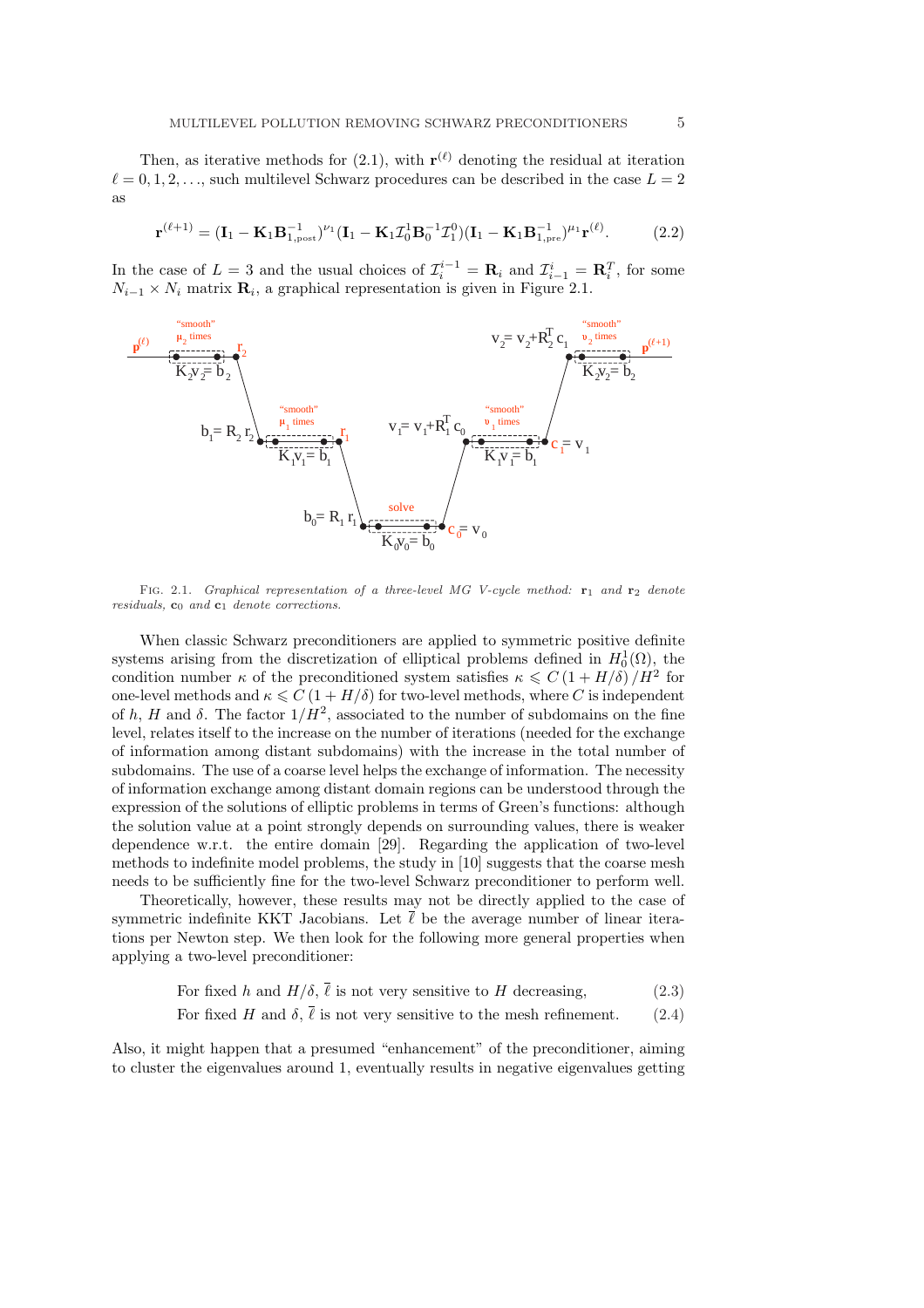too close to 0. Although there is no necessary relationship between the eigenvalue distribution and ill-conditioning for general matrices [24], this process might qualitatively explain an eventual degradation of the linear convergence before it finally gets better [12, page 199]. So,

presumed "enhancements" of the preconditioner, e.g. increase of  $H$  or  $(2.5)$ δ, eventually result in a worse preconditioned Krylov convergence.

We report such temporary degradation in some of our numerical experiments in Section 4.

3. Pollution removing interpolation. The motivation of including, additively or multiplicatively, coarse preconditioners to an existing fine mesh preconditioner is to make the overall preconditioner scalable w.r.t. the number of processors, or the number of subdomains. In most cases, the addition of coarse preconditioners reduces the total number of iterations, as expected. However, for some classes of important problems, the unexpected happens: the number of iterations increases when a coarse preconditioner is involved. We refer to this phenomenon as coarse mesh pollution. To figure out the source of the pollution for a general problem is a highly nontrivial task. For the constrained optimization problems being considered we have discovered that the pollution is due to the coarse-to-fine mesh interpolation for one of the three types of variables (state variables, control variables and Lagrange multipliers) of the problem, namely the Lagrange multipliers [26]. Due to the sharp jumps often encountered on the multiplier values over those regions of  $\Omega$  where constraints are greatly affecting the behavior of the optimized system, we introduce a new interpolation for these particular components. Such modified interpolation constitutes, indeed, a key procedure in our proposed multilevel preconditioner. Although the evidence of this discontinuity property of Lagrange multipliers is just empirical in this paper, it is consistent with their interpretation (1.2): the value of a Lagrange multiplier at a mesh point gives the rate of change of the optimal objective function value w.r.t. to the respective constraint at that point.

In the case of the problem corresponding to Figure 3.1, for instance, an external force causes the fluid to move clockwise and the boundary consists of rigid slip walls (see Figure 4.1). The vertical walls greatly affect the overall vorticity throughout the domain, i.e., the value of the objective function, because they completely oppose the horizontal velocity component  $v_1$ . The values of  $\lambda_1$  at the walls then reflect this situation. Similarly,  $\lambda_2$  develops sharp jumps at the other two walls opposing  $v_2$ . In all our experiments the discontinuities are located only across the boundary and not around it, even for very fine meshes. Common coarse-to-fine interpolation techniques will then smooth the sharp jumps present in coarse solutions, with a more gradual change, from interior mesh points towards boundary mesh points, appearing in those fine cells (elements, volumes) located inside coarse boundary ones, as represented in Figure 3.2-b. That is, the good correction information provided by the coarse solution is lost with a common interpolation. We refer to the smoothed jump as "pollution", in contrast to the "clean" sharp jump that is expected at the fine level as well.

We therefore propose a *modified* coarse-to-fine interpolation procedure that is based on a general and simple "removal of the pollution". Let  $\mathcal{I}_{i-1}^i$  denote, as before,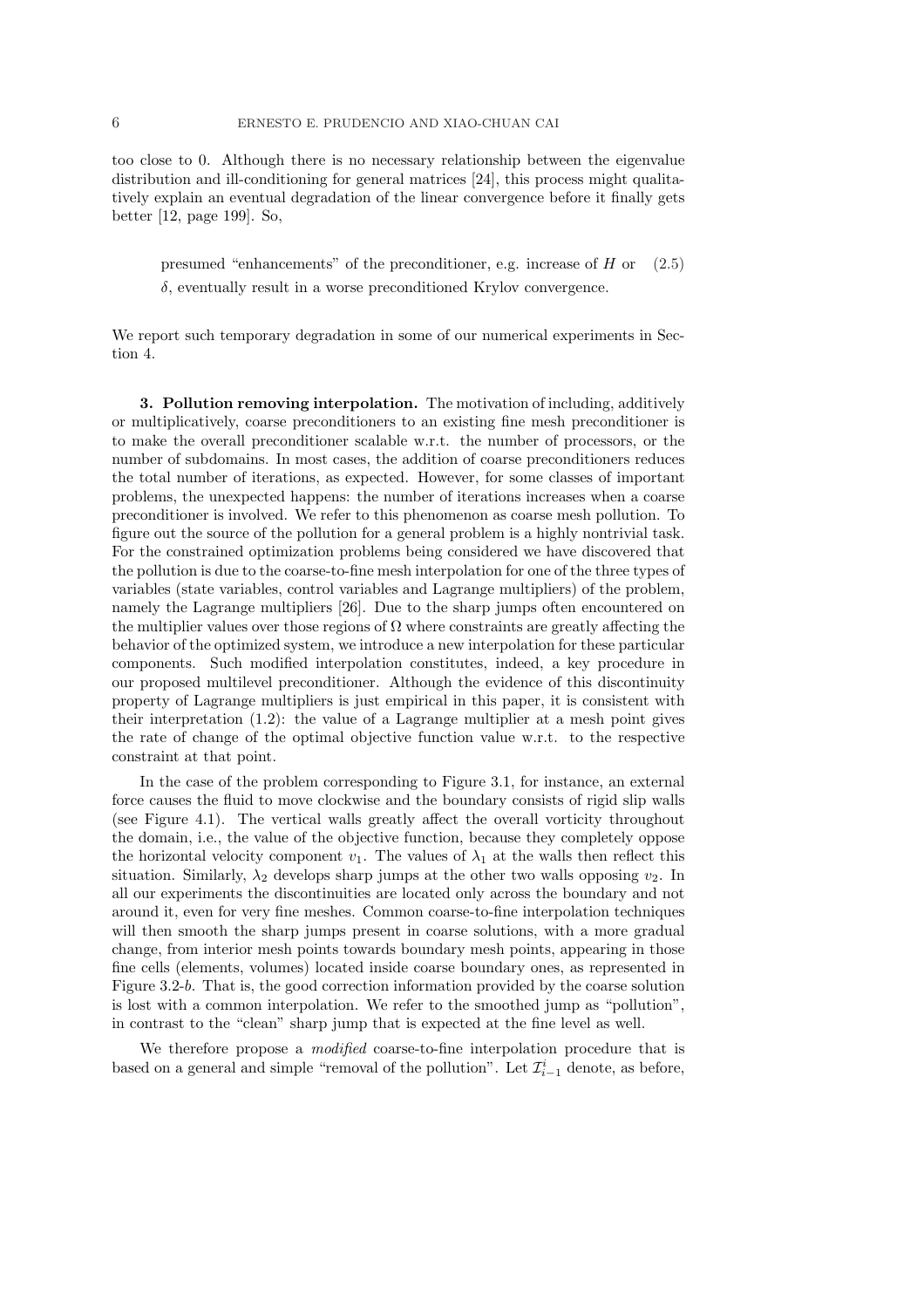any unmodified interpolation operator, while

 $\mathcal{Z}_i$  is the operator that zeros out, from a vector at level i, the (3.1) Lagrange multipliers at all those mesh points with equations that

have a greater influence on the objective function.

For the case of PDEs describing physical systems, the number of such points can be expected to be relatively small. Our modified interpolation is then expressed by

$$
\mathcal{I}_{i-1,\text{modif}}^i = \mathcal{I}_{i-1}^i - \mathcal{Z}_i \mathcal{I}_{i-1}^i (\mathbf{I}_{i-1} - \mathcal{Z}_{i-1}). \tag{3.2}
$$

This procedure removes the smoothed contributions due to the coarse discontinuities, maintaining, at the fine level, the sharp jumps originally present at the coarse level. It should be noted that the operator  $\mathcal{I}_{i-1}^i$  is usually available for the coding of a multilevel procedure and, once the locations where the operator  $\mathcal{Z}_i$  needs to act over are known, the implementation of (3.2) is extremely easy and can be performed on any mesh in any dimension, with any number of components.

The Lagrange multipliers reflect an eventual "discontinuity" of the type of equations (or their physical dimensions) between equations in different regions of  $\overline{\Omega}$ . *i*From this point of view, it seems "natural" to apply different interpolations to the Lagrange multipliers depending on their location on  $\Omega$ . In the case of the problems in Section 4, for instance, a clear difference exists between those equations in  $\Omega$  and those on  $\partial\Omega$ , that is, for those problems the operator  $\mathcal{Z}_i$  zeros the Lagrange multiplier components located at the boundary. A schematic representation of (3.2) for such situation is then given in Figure 3.2 for the simpler case of a piecewise linear interpolation. However, the modified interpolation  $(3.1)-(3.2)$  is not at all restricted to situations where the discontinuities are located at the boundary. Figure 3.3-a gives an schematic example where Lagrange multiplier discontinuities are spread throughout different regions of the domain. With the specification of the region where the operator  $\mathcal{Z}_i$  acts over, given by Figure 3.3-b, the pollution (smoothed jumps) created by usual interpolation operators  $\mathcal{I}_{i-1}^i$  will be removed in a way similar to the way exemplified in the simpler situation of Figure 3.2.

Whenever the shape of the Lagrange multipliers in the final solution of a PDEconstrained optimization problem, the eventual sharp jumps will tend to appear more on the first Newton steps and, at each Newton iteration, on the coarse corrections related to the first Krylov iterations. As both the Newton and Krylov iterations progress towards the respective solutions, the steps and corrections will naturally shrink in magnitude. Nonetheless, even when sharp jumps are not involved anymore, the modified interpolation can still be applied with no harm: the interpolation of an eventual smooth coarse correction with small values on the Lagrange multiplier components will still present small values at the fine level. This fact facilitates the programming of (3.1)-(3.2), since the application of the modified interpolation is not conditional.

In our tests we apply the modified interpolation only for the Lagrange multiplier components of coarse corrections, while the optimization variables continue to be interpolated with the unmodified process  $\mathcal{I}_{i-1}^i$ . Also, the restriction process remains  $\mathcal{I}_i^{i-1}$  for all variables, i.e.,  $(2.2)$  becomes

$$
\mathbf{r}^{(\ell+1)} = (\mathbf{I}_1 - \mathbf{K}_1 \mathbf{B}_{1,\mathrm{post}}^{-1})^{\nu_1} (\mathbf{I}_1 - \mathbf{K}_1 \mathcal{I}_{0,\mathrm{modif}}^1 \mathbf{B}_0^{-1} \mathcal{I}_1^0) (\mathbf{I}_1 - \mathbf{K}_1 \mathbf{B}_{1,\mathrm{pre}}^{-1})^{\mu_1} \mathbf{r}^{(\ell)}.
$$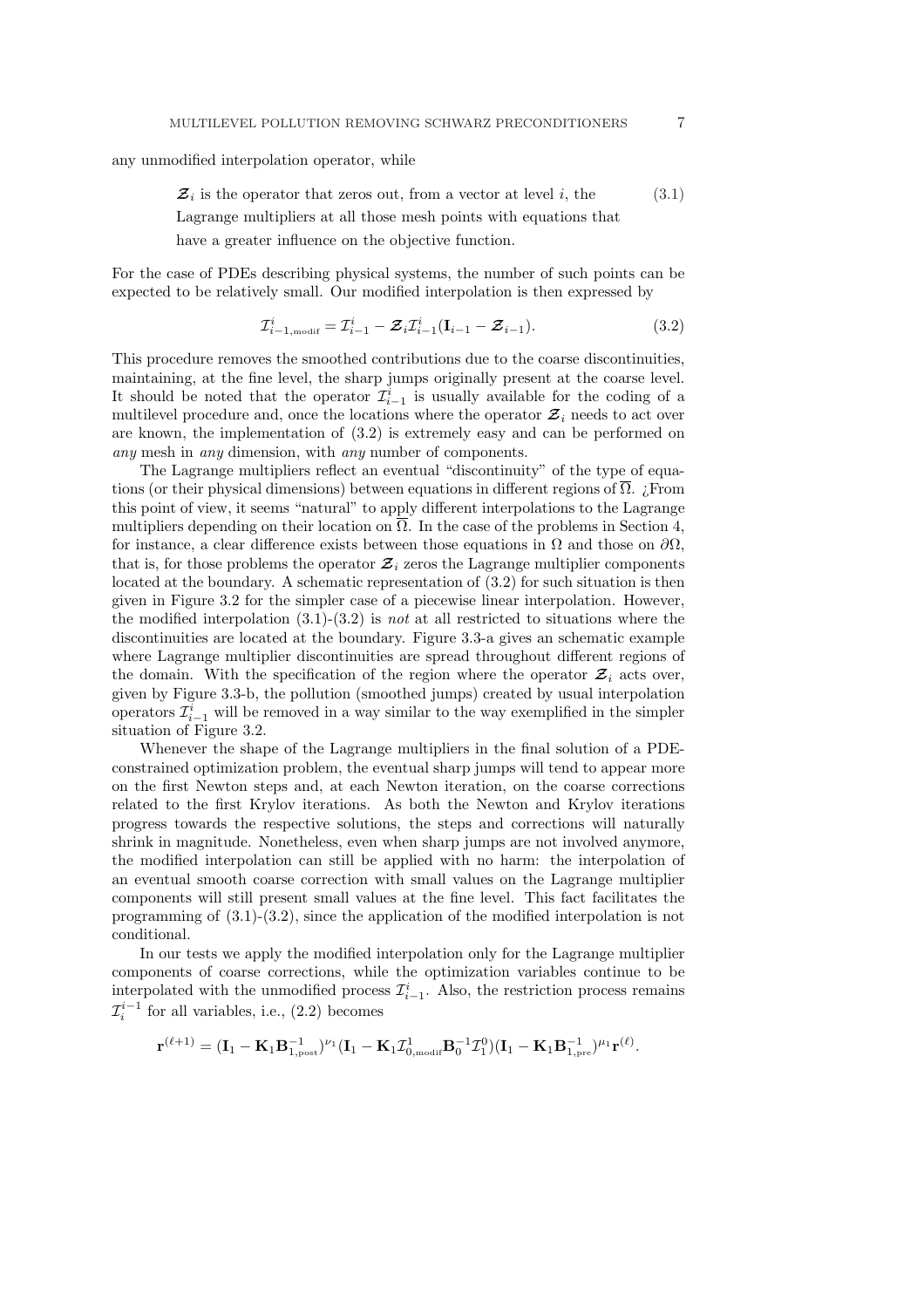

FIG. 3.1. Lagrange multiplier  $\lambda_1$  related to the horizontal velocity  $\mathbf{v}_1$  of a steady-state flow inside a unit square box with rigid slip walls.

Two important aspects of our proposed modified interpolation operator should be highlighted before we proceed to the presentation of numerical experiments and results in the next section. First, the operator (3.2) is nonlinear, even for linear operators  $\mathcal{I}_{i-1}^i$ . Consequently, the multilevel preconditioner will become nonlinear as well. The linearity of preconditioners is usually theoretically desired because one can then guarantee the same solution when going from the original system (2.1) to the preconditioned one. In our tests, however, the same solution was obtained with both linear and nonlinear preconditioners. Second, the application of the modification process to an already modified interpolation operator gives the same modified operator: denoting

$$
\mathcal{I}^i_{i-1,\text{modif},\text{modif}} = \mathcal{I}^i_{i-1,\text{modif}} - \boldsymbol{\mathcal{Z}}_i \mathcal{I}^i_{i-1,\text{modif}} (\mathbf{I}_{i-1} - \boldsymbol{\mathcal{Z}}_{i-1}),
$$

we have

$$
\begin{aligned} \mathcal{Z}_{i} \mathcal{I}_{i-1,\text{modif}}^{i} (\textbf{I}_{i-1} - \mathcal{Z}_{i-1}) & = \mathcal{Z}_{i} \left[ \mathcal{I}_{i-1}^{i} - \mathcal{Z}_{i} \mathcal{I}_{i-1}^{i} (\textbf{I}_{i-1} - \mathcal{Z}_{i-1}) \right] (\textbf{I}_{i-1} - \mathcal{Z}_{i-1}) \\ & = \mathcal{Z}_{i} \left[ \mathcal{I}_{i-1}^{i} (\textbf{I}_{i-1} - \mathcal{Z}_{i-1}) - \mathcal{Z}_{i} \mathcal{I}_{i-1}^{i} (\textbf{I}_{i-1} - \mathcal{Z}_{i-1})^{2} \right] \\ & = \mathcal{Z}_{i} \left[ \mathcal{I}_{i-1}^{i} (\textbf{I}_{i-1} - \mathcal{Z}_{i-1}) - \mathcal{Z}_{i} \mathcal{I}_{i-1}^{i} (\textbf{I}_{i-1} - \mathcal{Z}_{i-1}) \right] \\ & = \mathcal{Z}_{i} (\textbf{I}_{i} - \mathcal{Z}_{i}) \mathcal{I}_{i-1}^{i} (\textbf{I}_{i-1} - \mathcal{Z}_{i-1}) \\ & = (\mathcal{Z}_{i} - \mathcal{Z}_{i}^{2}) \mathcal{I}_{i-1}^{i} (\textbf{I}_{i-1} - \mathcal{Z}_{i-1}) \\ & = (\mathcal{Z}_{i} - \mathcal{Z}_{i}) \mathcal{I}_{i-1}^{i} (\textbf{I}_{i-1} - \mathcal{Z}_{i-1}), \end{aligned}
$$

the null operator. This result might be important for eventual theoretical demonstrations of preconditioning properties.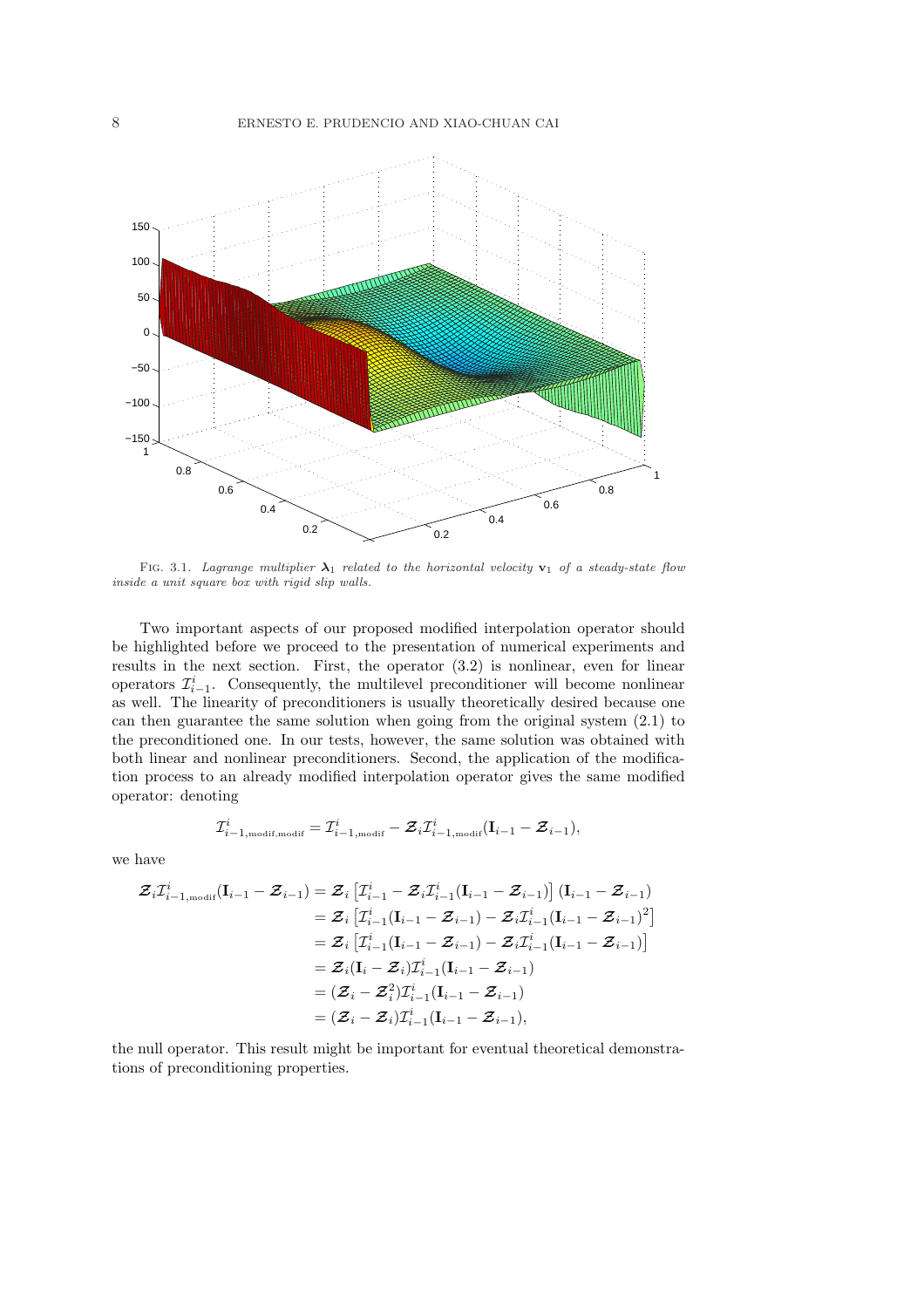

FIG. 3.2. Representation of the modified coarse-to-fine interpolation (3.2), with (a) input  $\varphi_{i-1}$ and (c) output  $\varphi_i$ . The five steps are: (1) interpolation  $\mathcal{I}_{i-1}^i \varphi_{i-1}$ , (2) coarse jump values  $\tilde{\varphi}_{i-1}$  =  $(\mathbf{I}_{i-1}-\boldsymbol{\mathcal{Z}}_{i-1})\boldsymbol{\varphi}_{i-1},$  (3) polluted  $\tilde{\boldsymbol{\varphi}}_i = \mathcal{I}_{i-1}^i\tilde{\boldsymbol{\varphi}}_{i-1},$  (4) pollution isolation  $\boldsymbol{\mathcal{Z}}_i\tilde{\boldsymbol{\varphi}}_i$ , (5) pollution removal  $\boldsymbol{\varphi}_i = \mathcal{I}_{i-1}^i \boldsymbol{\varphi}_{i-1} - \boldsymbol{\mathcal{Z}}_i \tilde{\boldsymbol{\varphi}}_i.$ 

4. Numerical experiments. Our numerical experiments in this paper focus on optimal control problems, where the optimization space in (1.1) is generally given by  $W=S \times U$ , with S being the state space and U the control space. Upon discretization, one has  $n=n_s+n_u$ , where  $n_s$   $(n_u)$  is the number of discrete state (control) variables. More specifically, we treat the boundary control of two-dimensional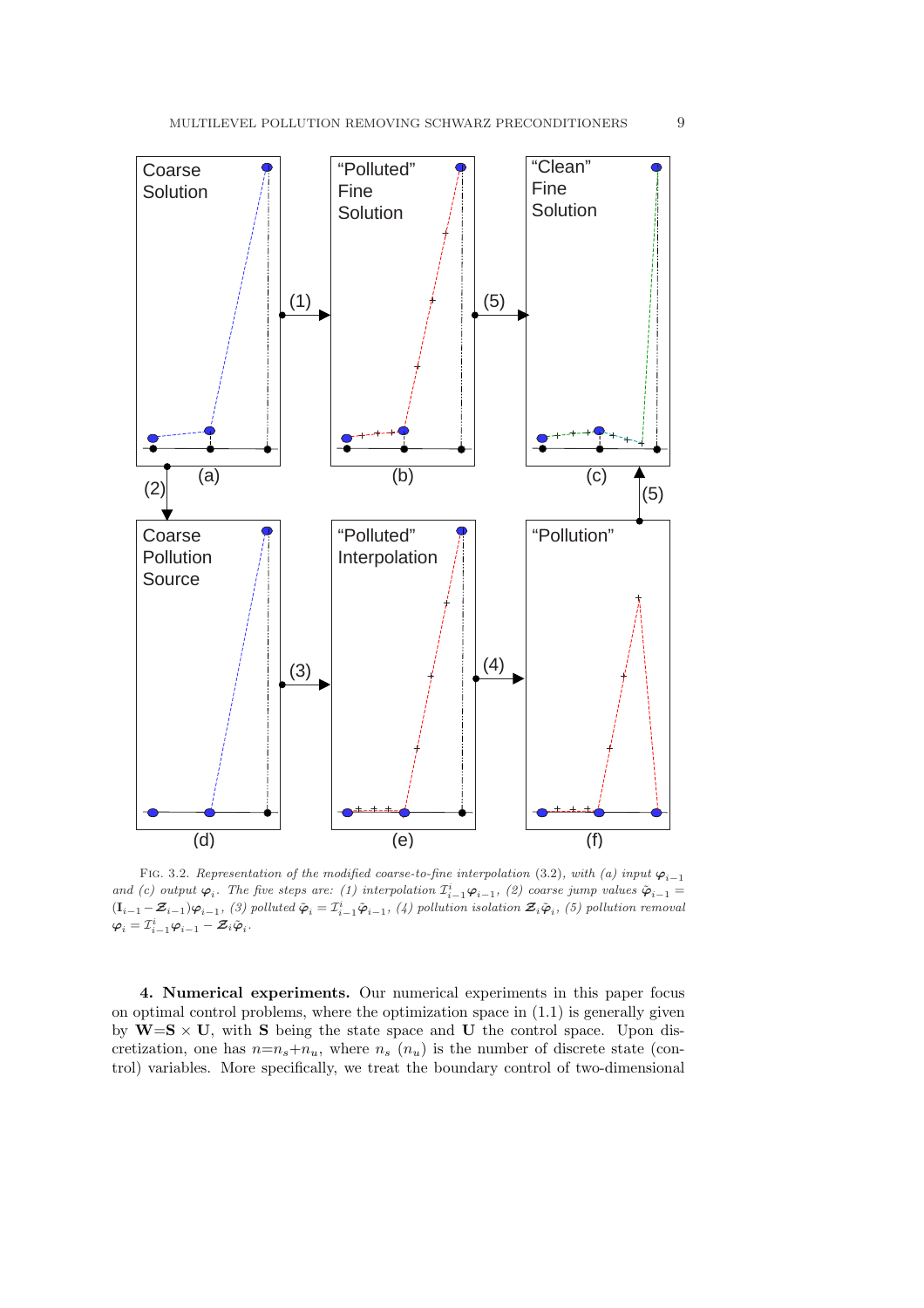

Fig. 3.3. (a) A schematic example of a possible distribution of Lagrange multiplier components throughout a coarse mesh at level  $i - 1$ . (b) The corresponding coarse (and fine) mesh points where the operator  $\mathcal{Z}_{i-1}$  (and  $\mathcal{Z}_i$ ) would act over. The plus sign refers to the fine mesh points where  $\mathcal{Z}_i$ would act over as well.

steady-state incompressible Navier-Stokes equations in the velocity-vorticity formulation:  $\mathbf{v} = (v_1, v_2)$  is the velocity and  $\omega$  is the vorticity. Let  $\Omega \subset \mathbb{R}^2$  be an open and bounded smooth domain,  $\Gamma = \partial \Omega$  its boundary,  $\nu$  the unit outward normal vector along  $\Gamma$  and **f** a given external force defined in  $\Omega$ . Let  $L^2(\Omega)$  and  $L^2(\Gamma_u)$  be the spaces of square Lebesgue integrable real functions in  $\Omega$  and  $\Gamma_u \subset \Gamma$  respectively. The control problems consist on finding  $(\mathbf{s}, \mathbf{u}) = (v_1, v_2, \omega, u_1, u_2) \in \mathbf{S} \times \mathbf{U} = L^2(\Omega)^3 \times L^2(\Gamma_u)^2$ such that the minimization

$$
\min_{(\mathbf{s}, \mathbf{u}) \in \mathbf{S} \times \mathbf{U}} \mathcal{F}(\mathbf{s}, \mathbf{u}) = \frac{1}{2} \int_{\Omega} \omega^2 \ d\Omega + \frac{c}{2} \int_{\Gamma_u} \|\mathbf{u}\|_2^2 \ d\Gamma_u \tag{4.1}
$$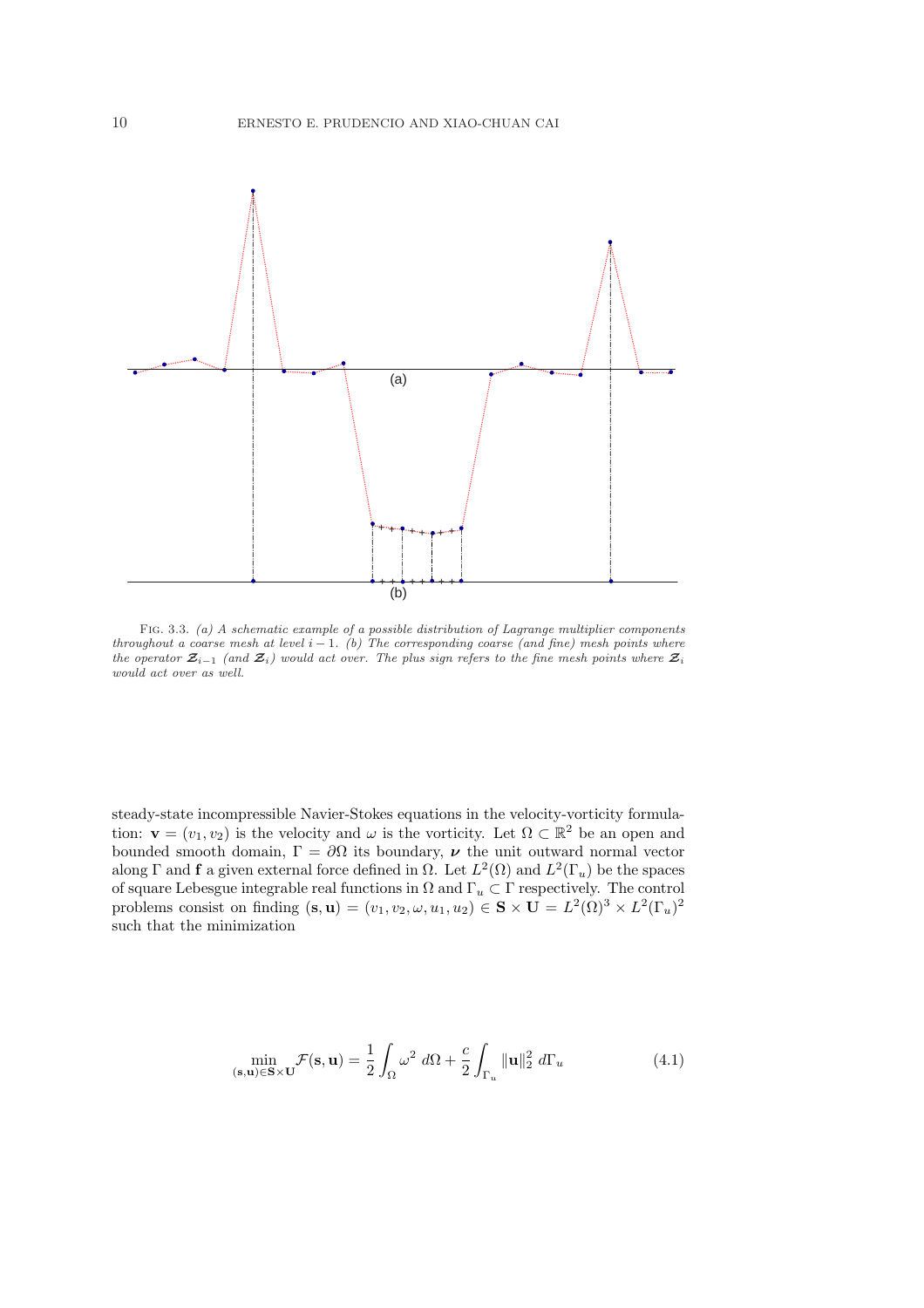is achieved subject to the constraints

$$
\begin{cases}\n-\Delta v_1 - \frac{\partial \omega}{\partial x_2} &= 0 \text{ in } \Omega, \\
-\Delta v_2 + \frac{\partial \omega}{\partial x_1} &= 0 \text{ in } \Omega, \\
-\Delta \omega + Re \ v_1 \frac{\partial \omega}{\partial x_1} + Re \ v_2 \frac{\partial \omega}{\partial x_2} - Re \ \text{curl } \mathbf{f} &= 0 \text{ in } \Omega, \\
v_i - v_{D,i} &= 0 \text{ on } \Gamma_{D,i}, \quad i = 1, 2, \\
\frac{\partial v_i}{\partial \nu} - v_{N,i} &= 0 \text{ on } \Gamma_{N,i}, \quad i = 1, 2, \\
\mathbf{v} - \mathbf{u} &= 0 \text{ on } \Gamma_u, \\
\omega + \frac{\partial v_1}{\partial x_2} - \frac{\partial v_2}{\partial x_1} &= 0 \text{ on } \Gamma, \\
\int_{\Gamma} \mathbf{v} \cdot \nu \ d\Gamma &= 0,\n\end{cases}
$$

where curl  $\mathbf{f} = -\partial f_1/\partial x_2 + \partial f_2/\partial x_1$  and, for  $i = 1, 2, \Gamma = \Gamma_{D,i} \cup \Gamma_{N,i} \cup \Gamma_u$  and  $\Gamma_{D,i}(\Gamma_{N,i})$  is the part of the boundary where the velocity component  $v_i$  is specified through a Dirichlet (Neumann) condition with a prescribed velocity  $v_{D,i}$  ( $v_{N,i}$ ). The parameter  $c > 0$  is used to adjust the relative importance of the control norms in achieving the minimization, so indirectly constraining their sizes. The physical objective in  $(4.1)-(4.2)$  is the minimization of turbulence [18] The last constraint is necessary for the consistency with the physical law of mass conservation, making  $m \neq n_s$  and causing the complexity of the parallel finite difference approximation of Jacobians to increase, since non-adjacent mesh points become coupled by the integral. An alternative formulation, that compromises between the physical law of mass conservation and the complex computation of Jacobians, eliminates the integral constraint but adds to the objective function the term  $\tilde{c}$ aı.<br>ت is, emimates the integral con-<br> $\left[\frac{\Gamma}{\Gamma} \mathbf{v} \cdot \boldsymbol{\nu} \ d\Gamma\right]^2/2$ , with  $\tilde{c} \gg 1$  [4]. We restrict our numerical experiments to *tangential* boundary control problems, i.e.,  $\mathbf{u} \cdot \mathbf{\nu} = 0$  on  $\Gamma_u$  and the velocity **v** is assumed to guarantee mass conservation along  $\Gamma \setminus \Gamma_u$ , so that  $m = n_s$ .

We consider rectangular domains  $\Omega = (0, L_1) \times (0, L_2)$ ,  $L_2 \le L_1$ . We define  $E_{1,a} = \{(x_1,x_2) \in E_1 : 0 < x_1 \leqslant L_2\}, E_{1,b} = E_1 \setminus E_{1,a}, E_{4,a} = \{(x_1,x_2) \in E_1\}$  $E_4: \frac{L_2}{2} \leqslant x_2 < L_2$  and  $E_{4,b} = E_4 \setminus E_{4,a}$ . Two flow problems are considered: cavity and backward-facing step. In each case we consider both simulation problems and tangential boundary control problems. In the descriptions below we only define  $\Gamma_u$  and the velocity boundary conditions on  $\Gamma \setminus \Gamma_u$ , since all control problems seek the minimization of the objective function (4.1) with  $c = 10^{-2}$  and have in common the three PDEs in  $\Omega$ , the  $\omega$  boundary condition on  $\Gamma$  and the tangential boundary control on  $\Gamma_u$ . In the case of *cavity* flows,  $L_1 = L_2 = 1$ ,  $\Gamma_u = \Gamma$ that boundary control on  $\Gamma_u$ . In the case of *cavity* hows,  $L_1 = L_2 = 1$ ,  $\Gamma_u = 1$ <br>and  $\mathbf{f} = (f_1, f_2) = (-\sin^2(\pi x_1) \cos(\pi x_2) \sin^2(\pi x_2), \sin^2(\pi x_2) \cos(\pi x_1) \sin^2(\pi x_1))$ . In the case of backward-facing step flows,  $L_1 = 6$ ,  $L_2 = 1$ ,  $\Gamma_u = E_{4,b} \cup \{C_1\} \cup E_{1,a}$ and  $f = 0$ . The velocity boundary conditions on  $\Gamma \setminus \Gamma_u$  are  $v_1 = 0$  on  $E_{1,b} \cup \overline{E_3}$ ,  $v_1 = 8(1-x_2)(x_2-1/2)$  on  $E_{4,a}$ ,  $v_1 = x_2(1-x_2)$  on  $\overline{E_2}$  and  $v_2 = 0$ . All corresponding simulation problems, used for comparison with control problems, impose  $\mathbf{v} \cdot \mathbf{v} = 0$ and  $\partial \mathbf{v}/\partial \boldsymbol{\nu} = 0$  on  $\Gamma_u$ , i.e.,  $\Gamma_u$  becomes a (set of) slip rigid wall(s).

4.1. Details of numerical approaches. For discretization we use a five-point second order finite difference method on a uniform nonstaggered mesh. We divide the horizontal edges on  $N_{1,div}$  equally spacing subintervals and the vertical edges on  $N_{2,\text{div}}$  also equally spacing subintervals, generating a rectangular grid with a total of  $N_g = (1 + N_{1,\text{div}})(1 + N_{2,\text{div}})$  points. We denote  $h_1 = L_1/N_{1,\text{div}}$  and  $h_2 = L_2/N_{2,\text{div}}$ .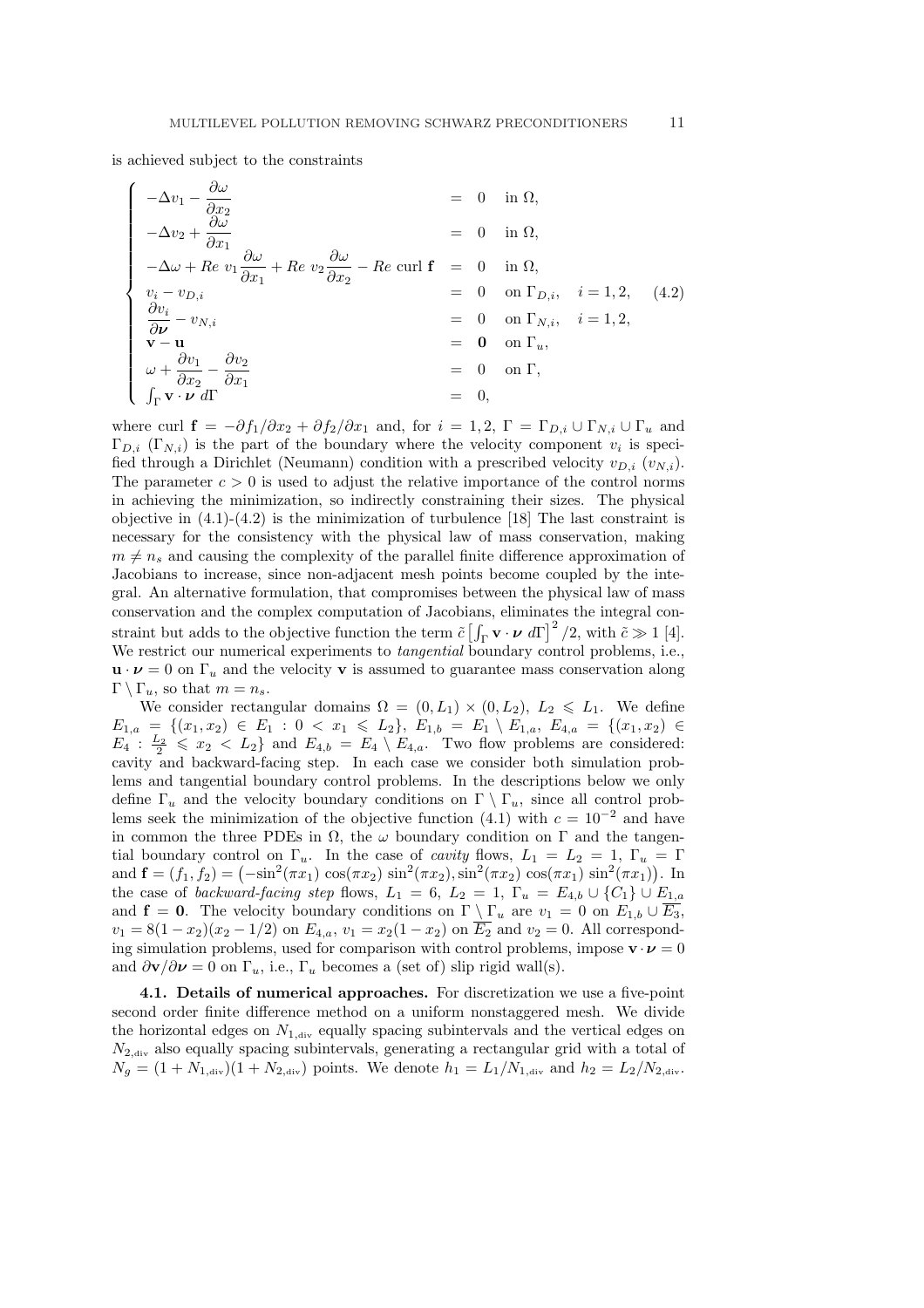Each grid point is assigned an integer index k and denoted  $\mathbf{x}_k = (x_{1,k}, x_{2,k}), k \in K =$  ${k \in \mathbb{N}, 0 \leq k < N_q}.$  K<sub>b</sub> is the set of indexes related to the  $N_b = 2(N_{1,\text{div}} + N_{2,\text{div}})$ grid points located at the boundary,  $l_k$  is the elementary boundary length surrounding a point  $\mathbf{x}_k, k \in K_b$ , and  $a_k$  is the elementary area surrounding a point  $\mathbf{x}_k, k \in K$ , that is:

$$
l_k = h_1, \ a_k = \frac{h_1 h_2}{2} \text{ for points on horizontal edges,}
$$
  

$$
l_k = h_2, \ a_k = \frac{h_1 h_2}{2} \text{ for points on vertical edges,}
$$
  

$$
l_k = \frac{h_1 + h_2}{2}, \ a_k = \frac{h_1 h_2}{4} \text{ for points on corners,}
$$
  

$$
a_k = h_1 h_2 \text{ for } k \in K \setminus K_b.
$$

The total number of discrete state variables is  $n_s = 3N_q$ . For code implementation convenience, both discrete control components are defined everywhere in the domain, i.e., the total number of discrete control variables is  $n_u = 2N_a$ . There is no problem with such approach since all control components not used as Dirichlet controls (i.e., not appearing in the constraints) are automatically forced to zero in the optimality system. The discrete state space is  $\mathbf{S}_h = \mathbb{R}^{n_s}$  and the discrete control space is  $\mathbf{U}_h = \mathbb{R}^{n_u}$ . The discretized version of (4.1) then reads

$$
\min_{(\mathbf{s},\mathbf{u}) \in \mathbf{S}_h \times \mathbf{U}_h} \mathcal{F}_h(\mathbf{s},\mathbf{u}) = \frac{1}{2} \sum_{k \in K} \omega_k^2 a_k + \frac{c}{2} \sum_{k \in K_b} \|\mathbf{u}_k\|_2^2 l_k + \frac{c}{2} \sum_{k \in K \setminus K_b} \|\mathbf{u}_k\|_2^2 a_k.
$$

All derivative terms in (4.2) are discretized with a second order scheme, including the  $\omega$  boundary condition. For parallel performance reasons, only mesh points adjacent to the boundary are used by applying the definition  $\omega = -\frac{\partial v_1}{\partial x_2} + \frac{\partial v_2}{\partial x_1}$  at these points as well [25].

In order to form the algebraic system of nonlinear discretized equations, we need to order the unknowns and the corresponding functions. The unknowns are ordered mesh point by mesh point, in contrast to physical variable by physical variable as usually required by other methods. At each mesh point the unknowns are ordered as  $v_1, v_2, \omega, u_1, u_2, \lambda_1, \lambda_2$  and  $\lambda_3$ . The mesh points are ordered subdomain by subdomain, for the purpose of parallel processing. The ordering of the subdomains is not important since we use, at each level other than the coarsest, additive methods whose performance has nothing to do with the subdomain ordering. In order to avoid pivoting during the sparse LU method (used in our experiments), the corresponding functions are ordered as  $\nabla_{\lambda_1} \mathcal{L}, \nabla_{\lambda_2} \mathcal{L}, \nabla_{\lambda_3} \mathcal{L}, \nabla_{u_1} \mathcal{L}, \nabla_{u_2} \mathcal{L}, \nabla_{v_1} \mathcal{L}, \nabla_{v_2} \mathcal{L}$  and  $\nabla_{\omega} \mathcal{L}$ . Because the orderings for the unknowns and for the function components are different, the Jacobian matrix becomes nonsymmetric and so we use GMRES [27].

The Jacobian matrix is constructed approximately using a multi-colored central finite difference method [11] with step size  $10^{-5}$ . In problem  $(4.1)-(4.2)$ , since there is no variable with power greater than two, central finite difference approximations of the Jacobian are exact up to roundoff errors. To solve the Jacobian systems we use restarted GMRES with an absolute (relative) tolerance equal to 10<sup>−</sup><sup>8</sup> (10<sup>−</sup><sup>4</sup> ), a restart parameter equal to 90 and a maximum number of iterations equal to 5,000. When using left preconditioning, the GMRES tolerances are checked over preconditioned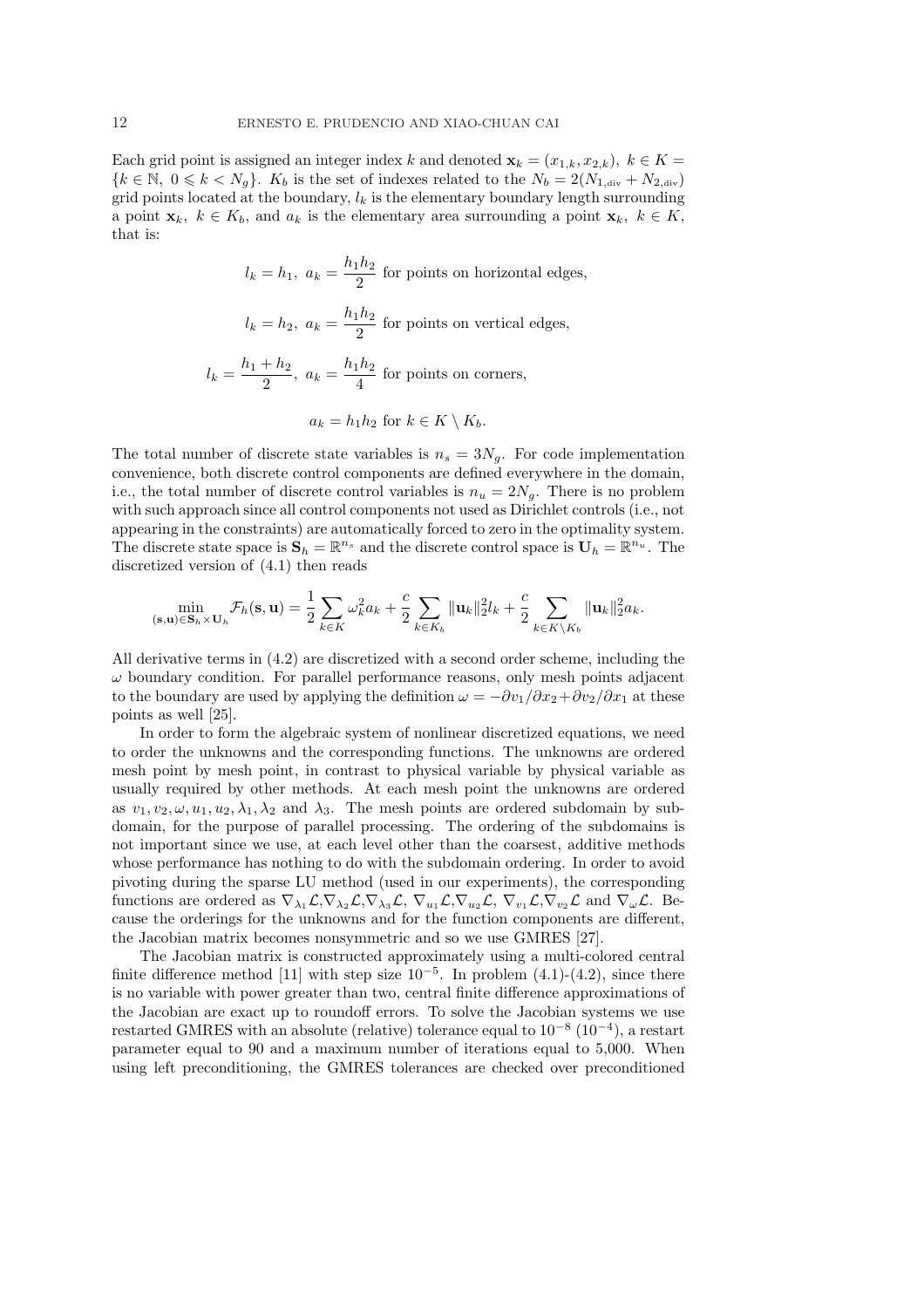residuals. Regarding the one-level additive Schwarz preconditioner, the number of subdomains is equal to the number of processors, and the extended subdomain problems have zero Dirichlet interior boundary conditions and are solved with sparse LU. All subdomains  $\Omega_j$  and  $\Omega'_j$  are rectangular and made up of integral number of mesh cells. The computation of coarse matrices at each Newton iteration proceeds recursively from the finest coarse level until the coarsest level by simply first injecting the finer iterate and then computing the Jacobian. We use nested meshes, the redundant LU solver at the coarsest level (all processors construct and solve a full coarsest linear system by sending their local portions of the Jacobian and of the right-hand side to all other processors) and the interpolation is piecewise linear. Richardson smoothers are all used with damping factor equal to 1. Line search is performed with augmented Lagrangian merit function and cubic backtracking. For Newton iterations, the maximum allowed number is 100 and the absolute (relative) stopping tolerance is  $10^{-6}$  $(10^{-10})$ . Simulation problems are solved with Newton-Krylov-Schwarz [7]. We do not use Reynolds continuation in any of the algorithms.

If not stated otherwise, the modified interpolation process explained in Section 3 is always used in multilevel tests.

4.2. Results of numerical experiments. We have performed tests on a cluster of Linux PCs and developed our parallel object-oriented software using the C++ programming language and the Portable, Extensible Toolkit for Scientific Computing (PETSc) from Argonne National Laboratory [1]. Since the cluster network is relatively slow and is shared with other processes, and since the redundant LU solver used at the coarsest level is not scalable in time w.r.t. the number of processors, our analysis focuses on the number of Newton and Krylov iterations, not on computing times.

4.2.1. Cavity Flows. Figure 4.1-b shows the controlled velocity field for the cavity flow with  $Re = 200$ : although the fluid in the interior follows the clockwise direction imposed by the external force, the movement near the boundary is much less intense than in Figure 4.1-a. In fact, a zoom on the boundary velocity of Figure 4.1-b shows the control acting in the counter-clockwise way, making the integral of  $ω<sup>2</sup>$  on Ω to decrease from the value of 55.4 for the simulation with slip walls to the controlled value of 32.5. Figure 3.1 shows the sharp jump of the Lagrangian multiplier function  $\lambda_1$  at the boundary. The other two Lagrangian multipliers behave similarly, no matter how fine the mesh is.

Tables 4.1-4.4 show results for one-level preconditioners. In Tables 4.1-4.2 we fix the mesh size in  $280 \times 280$  and the preconditioning side to *left*. Then, for  $Re=200$ and 300, respectively, we perform tests with 25 and 49 processors, varying the combinations of Schwarz preconditioner type (ASM, l-RAS or r-RAS) and relative overlap  $(1/8, 1/4 \text{ or } 1/2)$ . In Table 4.3, we do the same for  $Re = 300$ , only fixing the preconditioning side to right. Most of the results in these first three Tables are consistent with the behavior of one-level Schwarz preconditioners for positive-definite systems: the average number  $\ell$  of Krylov iterations per Newton iteration grows with the number  $N_p$ of processors and decreases as the overlap gets larger. Whenever some Newton step demanded 5, 000 Krylov iterations to be computed, the overall test was considered to fail. This was the case in the six tests not reported in Tables 4.2 and 4.3.

The results in these first three Tables suggest that the more robust combination is the left l-RAS with  $\delta/H=1/2$ , which is then fixed for the next set of tests, shown in Table 4.4, with varying Re, mesh size and number of processors, with the number of processors going up to 100 now. However, even with the pretty large relative overlap  $\delta/H = 1/2$  the method fails for  $Re = 250$  with 100 processors.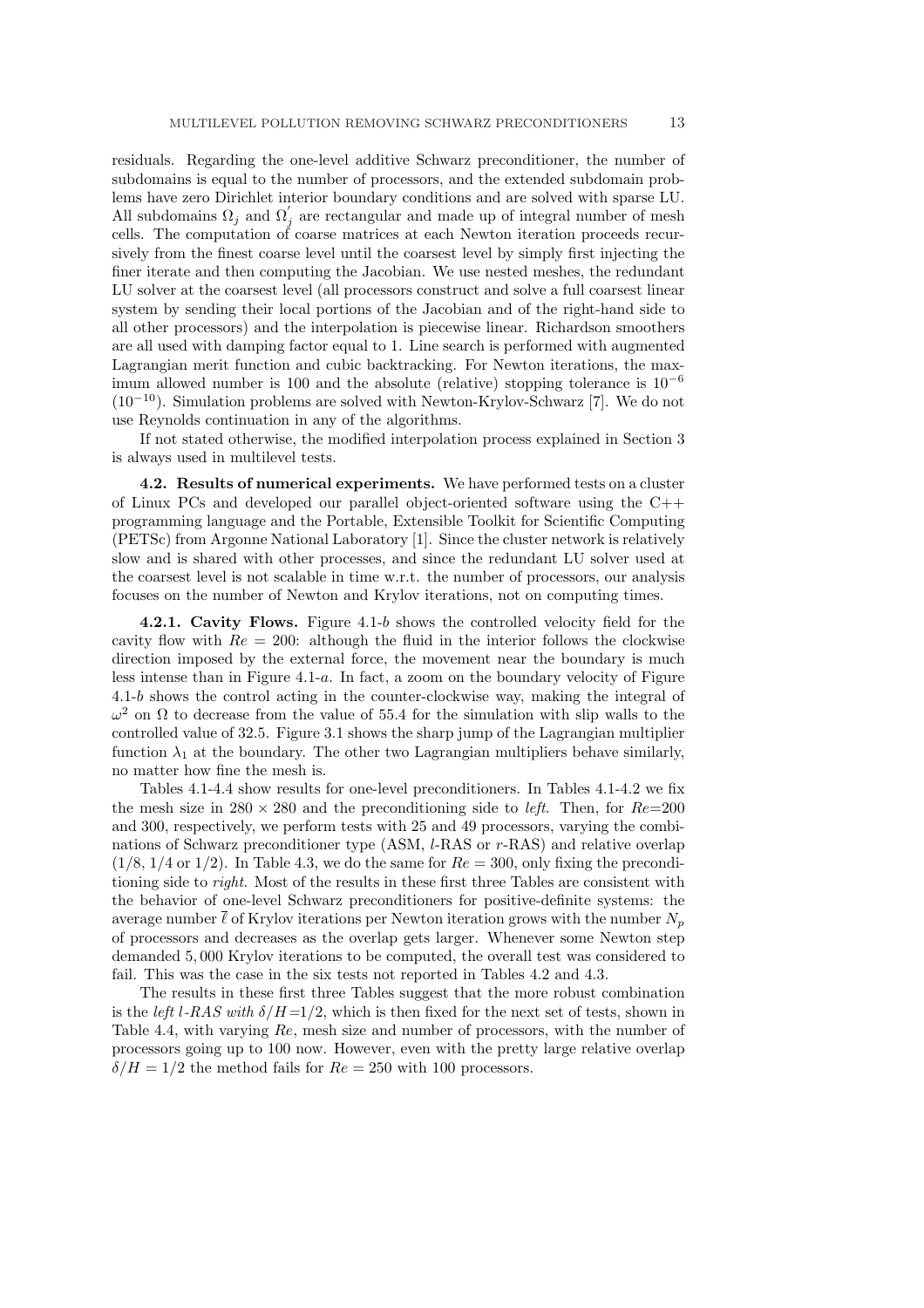

FIG. 4.1. Computed velocity fields for the cavity flow problems with  $Re = 200$ : (a) simulation problem and (b) tangential boundary control problem. The Lagrange multiplier  $\lambda_1$  corresponding to  $v_1$  is shown in Figure 3.1.

One-level left  $Schwarz$  preconditioner results for the cavity flow control problem with  $Re=200$ and 280  $\times$  280 mesh (631,688 variables), for different combinations of number N<sub>p</sub> of processors, relative overlap  $\delta/H$  and Schwarz preconditioner  $\mathbf{B}^{-1}$ . k is the total number of Newton iterations and  $\overline{\ell}$  is the average number of Krylov iterations per Newton iteration.

| $\overline{\mathbf{B}^{-1}}$   $N_p$ |    | Relative overlap $\delta/H$   |                                   |                                    |  |
|--------------------------------------|----|-------------------------------|-----------------------------------|------------------------------------|--|
|                                      |    | 1/8                           | $\overline{1/4}$                  | 1/2                                |  |
| ASM                                  | 25 | $k=6; \ell \approx 110$       | $k=7; \overline{\ell} \approx 64$ | $k=7; \ell \approx 60$             |  |
|                                      | 49 | $k=6; \ell \approx 196$       | $k=6; \ell \approx 148$           | $k=7; \overline{\ell} \approx 142$ |  |
| $l$ -RAS                             | 25 | $k=7; \bar{\ell} \approx 114$ | $k=7; \overline{\ell} \approx 67$ | $k=8; \bar{\ell} \approx 52$       |  |
|                                      | 49 | $k=6; \ell \approx 205$       | $k=7; \ell \approx 158$           | $k=7; \overline{\ell} \approx 83$  |  |
| $r$ -RAS                             | 25 | $k=7; \ell \approx 113$       | $k=7$ ; $\ell \approx 67$         | $k=7; \overline{\ell} \approx 50$  |  |
|                                      | 49 | $k=6; \ell \approx 238$       | $k=7; \ell \approx 356$           | $k=7; \ell \approx 540$            |  |

# TABLE  $4.2$

One-level left Schwarz preconditioner results for the cavity flow control problem with  $Re = 300$ and 280  $\times$  280 mesh (631, 688 variables), for different combinations of number N<sub>p</sub> of processors, relative overlap  $\delta/H$  and Schwarz preconditioner  $\mathbf{B}^{-1}$ . k is the total number of Newton iterations and  $\overline{\ell}$  is the average number of Krylov iterations per Newton iteration.

| $\mathbf{B}^{-1}$ | $\mid N_n \mid$ | Relative overlap $\delta/H$                      |                                    |                                     |  |
|-------------------|-----------------|--------------------------------------------------|------------------------------------|-------------------------------------|--|
|                   |                 | 1/8                                              | 1/4                                | 1/2                                 |  |
| ASM               | 25              | $k=11$ ; $\ell \approx 123$                      | $k = 10$ ; $\ell \approx 84$       | $k=11;\bar{\ell}\approx 111$        |  |
|                   | 49              | $k=10; \ell \approx 324$                         | $k = -; \ell \approx -$            | $k=11; \ell \approx 333$            |  |
| $l$ -RAS          | 25              | $k=11; \overline{\ell} \approx 165$              | $k=10; \overline{\ell} \approx 96$ | $k=11; \overline{\ell} \approx 74$  |  |
|                   | 49              | $k=10; \ell \approx 454$                         | $k=-: \ell \approx -$              | $k=11; \ell \approx 216$            |  |
| $r$ -RAS          | 25              | $k = 11$ ; $\ell \approx 172$                    | $k=10; \ell \approx 86$            | $k=11; \ell \approx 72$             |  |
|                   | 49              | $k = 10; \overline{\ell} \approx \overline{498}$ | $k = -; \ell \approx -$            | $k=10; \overline{\ell} \approx 180$ |  |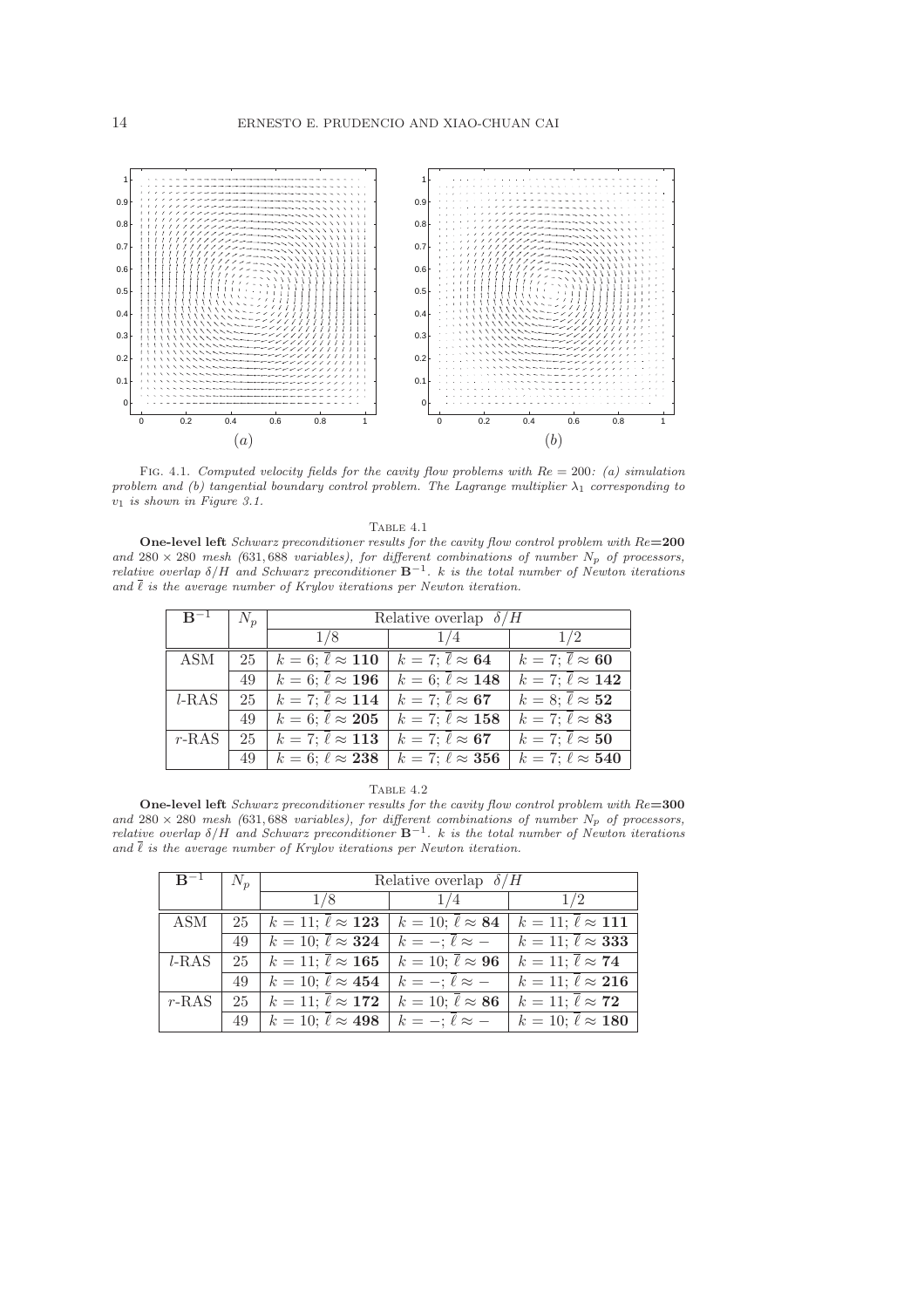One-level right Schwarz preconditioner results for the cavity flow control problem with  $Re=300$  and  $280 \times 280$  mesh (631, 688 variables), for different combinations of number N<sub>p</sub> of processors, relative overlap  $\delta/H$  and Schwarz preconditioner  $B^{-1}$ . k is the total number of Newton iterations and  $\overline{\ell}$  is the average number of Krylov iterations per Newton iteration.

| $B^{-1}$ | $ N_p $ | Relative overlap $\delta/H$         |                                     |                                       |  |
|----------|---------|-------------------------------------|-------------------------------------|---------------------------------------|--|
|          |         | 1/8                                 | 1/4                                 | 1/2                                   |  |
| ASM      | 25      | $k=10; \overline{\ell} \approx 184$ | $k=10; \overline{\ell} \approx 109$ | $k = 10; \overline{\ell} \approx 108$ |  |
|          | 49      | $k = 10; \ell \approx 413$          | $k=-;\ell\approx-$                  | $k=10; \ell \approx 313$              |  |
| $l$ -RAS | 25      | $k=10; \bar{\ell} \approx 231$      | $k=10; \overline{\ell} \approx 136$ | $k=10; \bar{\ell} \approx 82$         |  |
|          | 49      | $k = 10$ ; $\ell \approx 494$       | $k=-;\ell\approx-$                  | $k = 10$ ; $\ell \approx 266$         |  |
| $r$ -RAS | 25      | $k=10; \ell \approx 201$            | $k=10; \bar{\ell} \approx 122$      | $k=10; \overline{\ell} \approx 67$    |  |
|          |         | 49   $k = 10; \ \ell \approx 646$   | $k = -; \ell \approx -$             | $k=10; \overline{\ell} \approx 202$   |  |

#### TABLE  $4.4$

One-level left *l-RAS* preconditioner results for the cavity flow control problem with relative overlap  $\delta/H = 1/2$ , for different combinations of Re, number  $N_p$  of processors and mesh size. k is the total number of Newton iterations and  $\bar{\ell}$  is the average number of Krylov iterations per Newton iteration. The number of variables is 2, 517, 768 on the case of finest mesh.

| Re  | $N_p$ | Mesh                                 |                                      |                                      |  |  |
|-----|-------|--------------------------------------|--------------------------------------|--------------------------------------|--|--|
|     |       | $140 \times 140$                     | $280 \times 280$                     | $560 \times 560$                     |  |  |
|     | 25    | $k = 8$ ; $\ell \approx 46$          | $k = 8; \overline{\ell} \approx 52$  | out of memory                        |  |  |
| 200 | 49    | $k = 8; \overline{\ell} \approx 73$  | $k = 7; \overline{\ell} \approx 83$  | out of memory                        |  |  |
|     | 100   | $k = 8; \overline{\ell} \approx 247$ | $k = 7; \overline{\ell} \approx 277$ | $k = 6; \overline{\ell} \approx 205$ |  |  |
|     | 25    | $k = 12; \overline{\ell} \approx 53$ | $k = 9; \overline{\ell} \approx 57$  | not tested                           |  |  |
| 250 | 49    | $k=13;\, \overline{\ell}\approx 112$ | $k = 9; \overline{\ell} \approx 117$ | not tested                           |  |  |
|     | 100   | $k = -; \ell^{(10)} = 5,000$         | $k = -; \ell^{(5)} = 5,000$          | not tested                           |  |  |

Clearly, then, some stabilization is needed. This stabilization is achieved with the use of a coarse mesh and the modified interpolation process explained in Section 3. The results so far suggest that one can focus on RAS preconditioners on the Richardson smoothers and not use ASM. We however made some experiments with ASM preconditioned smoother and in all cases the preconditioned GMRES diverged, with either left or right preconditioning. We also tried to avoid tests with  $\delta = H/2$ as well, in order to check if the two-level method can be used with smaller and larger overlaps.

In Table 4.5 we fix the mesh size in  $280 \times 280$ , the preconditioning side to left and, for Re=200 and 250, we test two-level Schwarz with 25 and 49 processors, varying the combinations of Schwarz preconditioner type  $(l-RAS)$  or  $r-RAS$ ) and relative overlap (1/8 or 1/4). The method with left preconditioning diverges in many cases. The divergences were caused by the fact that the true linear residuals at the Newton steps did not decrease as much as the preconditioned linear residuals used for the Krylov stopping criteria. The overall algorithm then failed after some Newton iterations, either by computing steps that did not provide descent directions or by computing step lengths too small.

In Tables 4.6-4.8 we do basically the same as in Table 4.5, but now we fix the preconditioning side to *right* and test up to  $Re = 300$  and 100 processors. In the case of  $Re = 300$  (Table 4.8) the method demanded too many iterations for convergence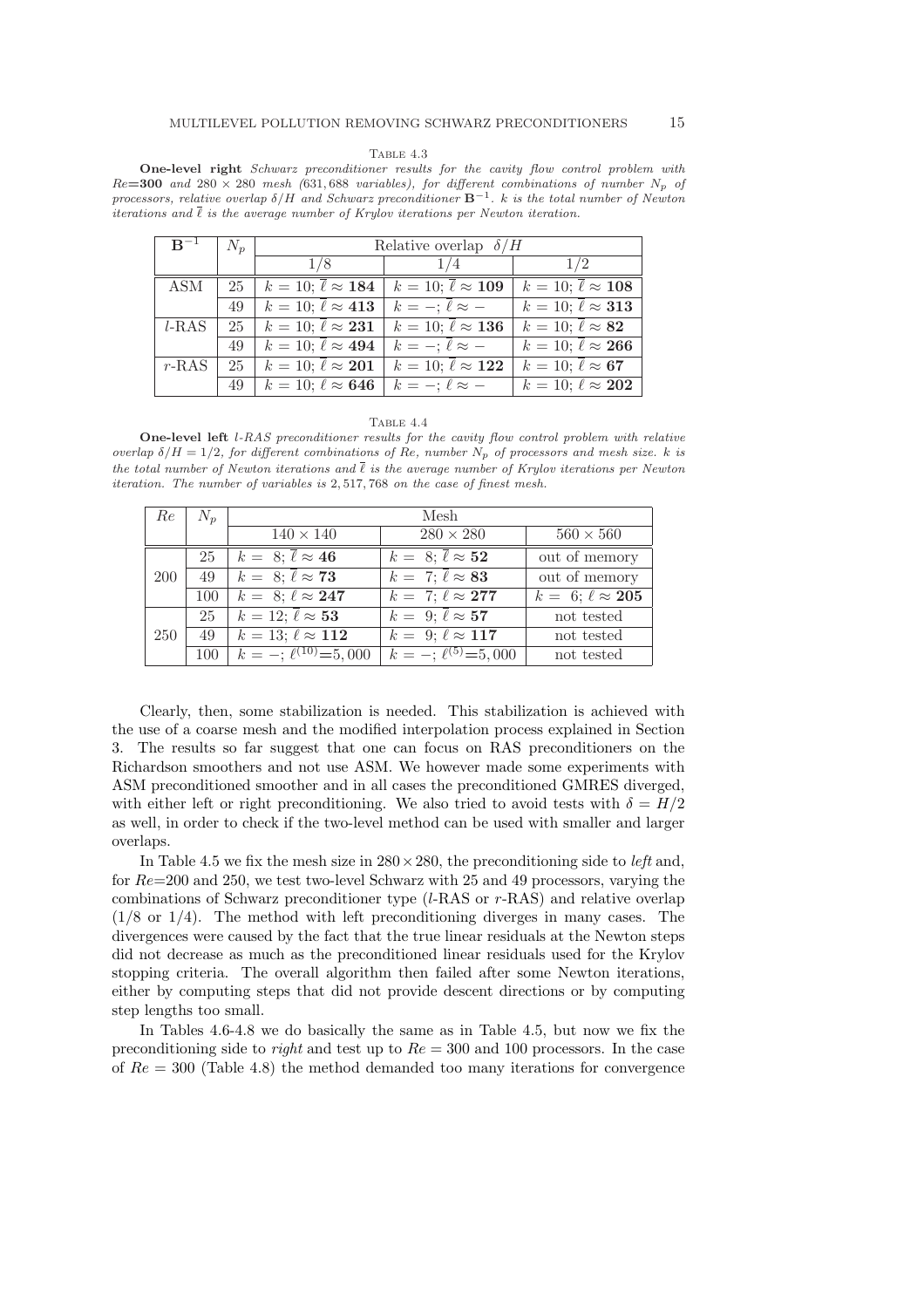with  $\delta = H/8$  and so we report experiments with  $\delta = H/2$ .

It is interesting to observe in Tables 4.7 and 4.8 that, fixing the overlap, one of the RAS smoothers  $(l-RAS)$  causes the preconditioner to converge with a smaller average number of Krylov iterations for 25 subdomains, while the other RAS smoother contributes for a better average Krylov convergence in the case of 100 subdomains. That is, there is no concept such as a unique RAS version that is always the best smoother for all possible number of processors.

#### Table 4.5

**Two-level left** Schwarz preconditioner results for the cavity flow control problem with a  $280 \times$ 280 mesh (631, 688 variables), for different combinations of Re, number  $N_p$  of processors, relative overlap  $\delta/H$  and Schwarz preconditioner  $\mathbf{B}^{-1}$  for the Richardson smoother. k is the total number of Newton iterations and  $\overline{\ell}$  is the average number of Krylov iterations per Newton iteration.

| Re         | $B^{-1}$      | $N_p$ |                                    | Relative overlap $\delta/H$         |
|------------|---------------|-------|------------------------------------|-------------------------------------|
|            |               |       | 1/8                                | 1/4                                 |
|            | l-RAS         | 25    | $k = 8; \ell \approx 16$           | $k = -; \ell \approx -$             |
| <b>200</b> |               | 49    | $k = 7; \ell \approx 16$           | $k = 8; \overline{\ell} \approx 13$ |
|            | $r$ -RAS      | 25    | $k = -; \ell \approx -$            | $k = 8; \overline{\ell} \approx 19$ |
|            |               | 49    | $k=10; \ell \approx 32$            | $k = 8$ ; $\ell \approx 22$         |
|            | <i>l</i> -RAS | 25    | $k=-;\bar{\ell}\approx-$           | $k=-; \overline{\ell} \approx -$    |
| 250        |               | 49    | $k = -: \ell \approx -$            | $k = 10; \, \ell \approx 18$        |
|            | $r$ -RAS      | 25    | $k=12; \overline{\ell} \approx 24$ | $k=12; \ell \approx 17$             |
|            |               | 49    | $k=20; \ell \approx 36$            | $k=11; \overline{\ell} \approx 24$  |

## TABLE  $4.6$

Two-level right Schwarz preconditioner results for the cavity flow control problem with  $Re=200$  and  $280 \times 280$  mesh (631,688 variables), for different combinations of number  $N_p$  of processors, relative overlap  $\delta/H$  and Schwarz preconditioner  $\mathbf{B}^{-1}$  for the Richardson smoother. k is the total number of Newton iterations and  $\overline{\ell}$  is the average number of Krylov iterations per Newton iteration.

| $B^{-1}$ | $N_n$ | Relative overlap $\delta/H$        |                                   |
|----------|-------|------------------------------------|-----------------------------------|
|          |       | 1/8                                | 1/4                               |
|          | 25    | $k=6; \overline{\ell} \approx 20$  | $k=6; \overline{\ell} \approx 17$ |
| $l$ -RAS | 49    | $k=6; \ell \approx 23$             | $k=6; \overline{\ell} \approx 17$ |
|          | 100   | $k=6; \ell \approx 28$             | $k=6; \ell \approx 18$            |
|          | 25    | $k=6; \overline{\ell} \approx 102$ | $k=6; \overline{\ell} \approx 21$ |
| $r$ -RAS | 49    | $k=6; \ell \approx 59$             | $k=6; \overline{\ell} \approx 25$ |
|          | 100   | $k=6; \ell \approx 32$             | $k=6; \ell \approx 26$            |

Based on the results of Tables 4.6-4.8, we perform the tests shown in Tables 4.9-4.11, where we fix the preconditioning side to right and vary Re, mesh size and number of processors. Clearly, the two-level method performed in a very robust way, solving problems for which the one-level version has previously failed. In all three Tables 4.9-4.11, the average number  $\bar{\ell}$  of Krylov iterations per Newton iteration is kept stable in the tested range of mesh size and number of processors. The results are consistent with predictions (2.3)-(2.4): in each column of the tables,  $\bar{\ell}$  is not very sensitive to the increase in the number  $N_p$  of processors (prediction (2.3)), and in each line of the tables,  $\ell$  is not too sensitive to mesh refinement (prediction (2.4)).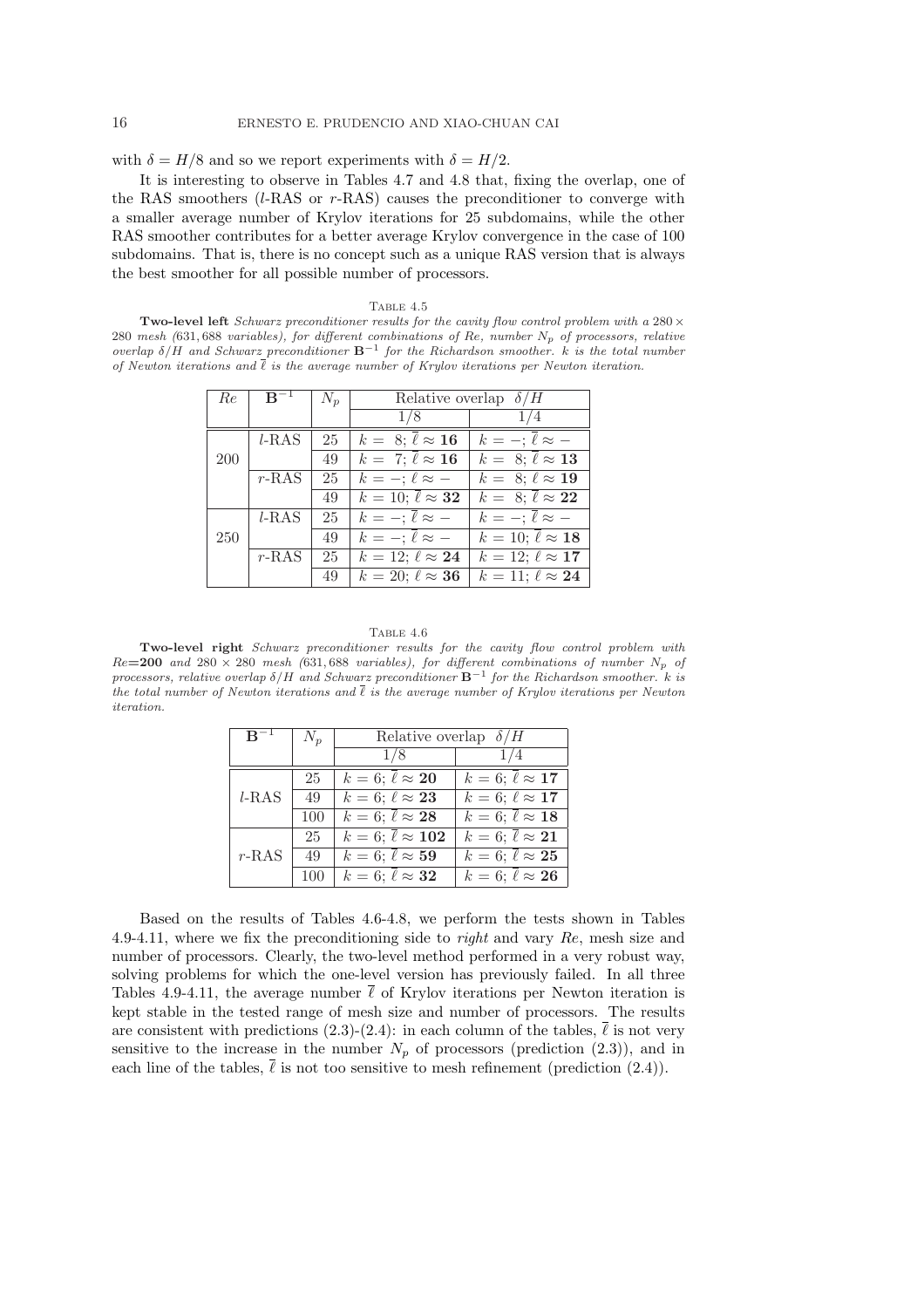Two-level right Schwarz preconditioner results for the cavity flow control problem with  $Re=250$  and 280 × 280 mesh (631,688 variables), for different combinations of number N<sub>p</sub> of processors, relative overlap  $\delta/H$  and Schwarz preconditioner  $\mathbf{B}^{-1}$  for the Richardson smoother. k is the total number of Newton iterations and  $\overline{\ell}$  is the average number of Krylov iterations per Newton iteration.

| $B^{-1}$ | $N_p$ | Relative overlap $\delta/H$          |                                     |  |
|----------|-------|--------------------------------------|-------------------------------------|--|
|          |       | 1/8                                  | 1/4                                 |  |
|          | 25    | $k = -; \ell^{(6)} > 2,518$          | $k = 8; \ell \approx 87$            |  |
| $l$ -RAS | 49    | $k = -; \ell^{(7)} = 3,150$          | $k = 8; \ell \approx 21$            |  |
|          | 100   | $k = 8; \overline{\ell} \approx 33$  | $k = 8; \overline{\ell} \approx 23$ |  |
|          | 25    | $k = 8; \overline{\ell} \approx 29$  | $k = 8; \overline{\ell} \approx 22$ |  |
| $r$ -RAS | 49    | $k = 8; \ell \approx 106$            | $k = 8; \ell \approx 28$            |  |
|          | 100   | $k = 8; \overline{\ell} \approx 251$ | $k = 8; \overline{\ell} \approx 86$ |  |

## TABLE  $4.8$

Two-level right Schwarz preconditioner results for the cavity flow control problem with Re=300 and 280  $\times$  280 mesh (631, 688 variables), for different combinations of number N<sub>p</sub> of processors, relative overlap  $\delta/H$  and Schwarz preconditioner  $\mathbf{B}^{-1}$  for the Richardson smoother. k is the total number of Newton iterations and  $\overline{\ell}$  is the average number of Krylov iterations per Newton iteration.

| $R^{-1}$ | $N_p$ | Relative overlap $\delta/H$        |                                    |  |  |
|----------|-------|------------------------------------|------------------------------------|--|--|
|          |       | 1/4                                | 1/2                                |  |  |
|          | 25    | $k = -; \ell^{(6)} > 4,290$        | $k = 10$ ; $\ell \approx 43$       |  |  |
| $l$ -RAS | 49    | $k = 10$ ; $\ell \approx 73$       | $k = -; \ell^{(6)} = 1,794$        |  |  |
|          | 100   | $k=10; \overline{\ell} \approx 26$ | $k=10; \overline{\ell} \approx 25$ |  |  |
|          | 25    | $k=10; \overline{\ell} \approx 23$ | $k=10; \overline{\ell} \approx 21$ |  |  |
| $r$ -RAS | 49    | $k = 10; \ell \approx 48$          | $k=10; \ell \approx 21$            |  |  |
|          | 100   | $k=10; \overline{\ell} \approx 52$ | $k=10; \overline{\ell} \approx 29$ |  |  |

As intuitively expected, the Jacobian ill-conditioning gets worse as we increase Re and refine the mesh, demanding Schwarz preconditioning with bigger overlap and/or more smoothing iterations.

Many of the results reported so far, for both one-level and two-level Schwarz preconditioners, might be related to comment (2.5). Namely, the fact that the average number of Krylov iterations per Newton step gets eventually worse with an increase in the size H of subdomains or in the overlap  $\delta$ . Such behavior is "strange" if we consider the literature results on the application of Schwarz preconditioners to the solution of positive definite systems. In the case of one-level tests, examples of strange results exist in Table 4.2, with 49 processors, and in Table 4.3, also with 49 processors. In the case of two-level tests, examples of strange results exist in Table 4.5, with  $Re = 200$ and with  $Re = 250$ , l-RAS preconditioner and relative overlap  $\delta/H = 1/4$ , in Table 4.7, with l-RAS preconditioner and relative overlap  $\delta/H = 1/8$ , and in Table 4.8, with *l*-RAS preconditioner.

Figures 4.2-a and 4.2-b clearly show the stabilization on the average number of Krylov iterations provided by the two-level preconditioner with modified interpolation. The one-level preconditioner fails with 100 processors for  $Re = 250$  and  $Re = 300$ .

Table 4.12 shows the efficacy of the modified interpolation process, which performs much better than the unmodified one, causing the two-level preconditioner to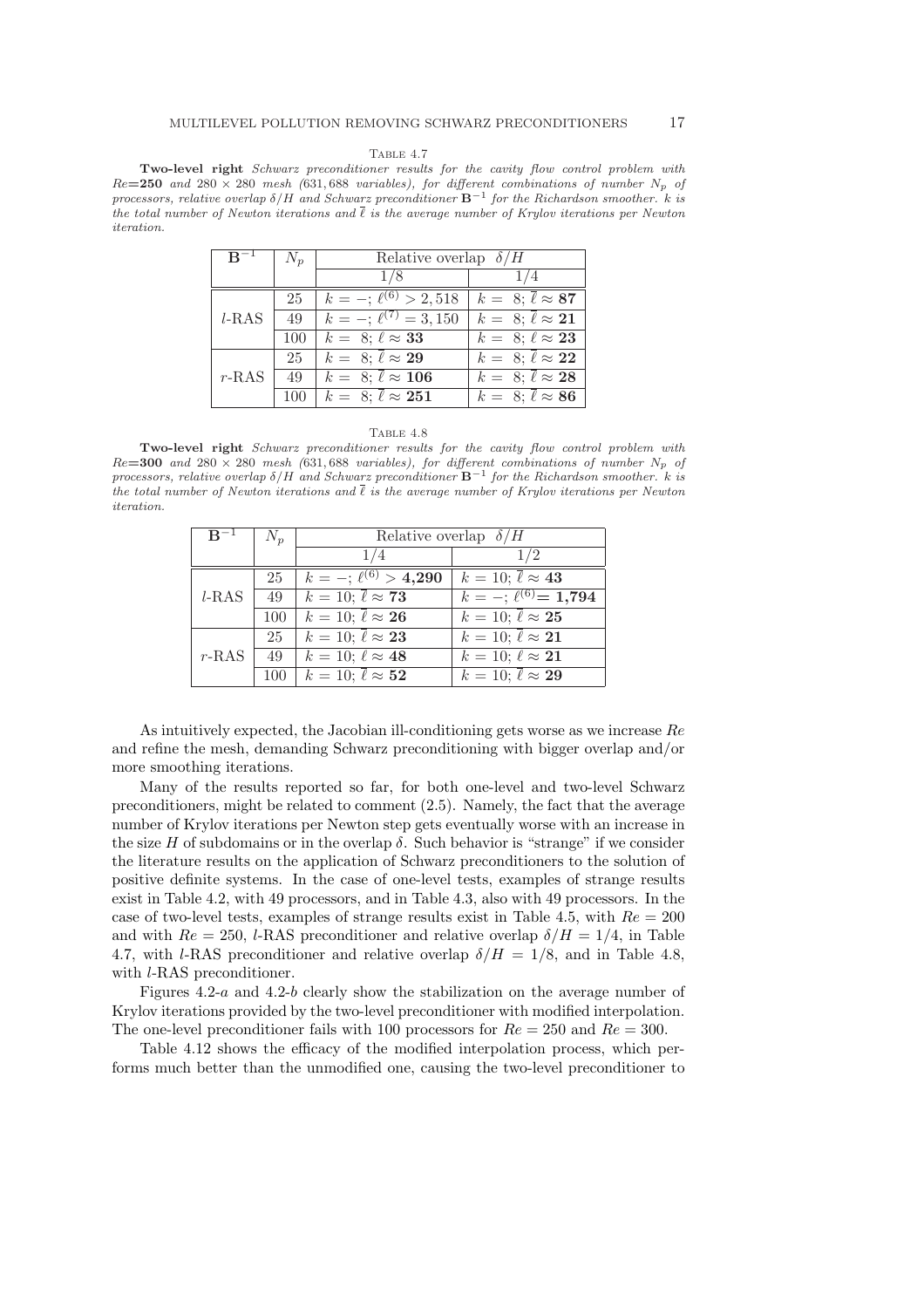Two-level right Schwarz preconditioner results for the cavity flow control problem with  $Re=200$ , Schwarz preconditioner  $B^{-1}$  for the Richardson smoother and relative overlap  $\delta/H$ , for different combinations of number  $N_p$  of processors and mesh size. k is the total number of Newton iterations and  $\bar{\ell}$  is the average number of Krylov iterations per Newton iteration. The number of variables is 2, 517, 768 on the case of finest mesh.

| $N_p  \mathbf{B}^{-1}  \left(\frac{\delta}{H}\right)$ | Mesh                                             |                        |                        |  |  |
|-------------------------------------------------------|--------------------------------------------------|------------------------|------------------------|--|--|
|                                                       | $140 \times 140$                                 | $280 \times 280$       | $560 \times 560$       |  |  |
| 25 [ <i>l</i> -RAS] $(\frac{1}{4})$                   | $k=7; \overline{\ell} \approx 10$                | $k=6; \ell \approx 17$ | not tested             |  |  |
| 49 $[l-RAS]$<br>$(\frac{1}{4})$                       | $k=7; \ell \approx 10 \mid k=6; \ell \approx 17$ |                        | not tested             |  |  |
| 100 [l-RAS] $(\frac{1}{4})$                           | $k=7; \ell \approx 11 \mid k=6; \ell \approx 18$ |                        | $k=6; \ell \approx 22$ |  |  |

## Table 4.10

Two-level right Schwarz preconditioner results for the cavity flow control problem with  $Re=250$ , Schwarz preconditioner  $B^{-1}$  for the Richardson smoother and relative overlap  $\delta/H$ , for different combinations of number  $N_p$  of processors and mesh size. k is the total number of Newton iterations and  $\overline{\ell}$  is the average number of Krylov iterations per Newton iteration. The number of variables is 2, 517, 768 on the case of finest mesh.

| $N_p  \mathbf{B}^{-1}  \left(\frac{\delta}{H}\right)$ | Mesh                               |                        |                        |  |  |
|-------------------------------------------------------|------------------------------------|------------------------|------------------------|--|--|
|                                                       | $140 \times 140$                   | $280 \times 280$       | $560 \times 560$       |  |  |
| 25 [r-RAS] $(\frac{1}{4})$                            | $k=12; \ell \approx 17$            | $k=8; \ell \approx 22$ | not tested             |  |  |
| 49 $[l-RAS]$<br>$\frac{1}{4}$                         | $k=12; \overline{\ell} \approx 14$ | $k=8; \ell \approx 21$ | not tested             |  |  |
| $100$ [ $l$ -RAS]                                     | $k = 12$ ; $\ell \approx 14$       | $k=8; \ell \approx 23$ | $k=7; \ell \approx 31$ |  |  |

## TABLE 4.11

Two-level right Schwarz preconditioner results, for the cavity flow control problem with  $Re=300$  and a  $70 \times 70$  coarse mesh, for different situations of number  $N_p$  of processors and mesh size. k is the total number of Newton iterations and  $\overline{\ell}$  is the average number of Krylov iterations per Newton iteration. To each situation corresponds a combination of the number  $\sigma$  of Richardson iterations, the RAS preconditioner and the relative overlap  $\delta/H$  used in the pre and post smoothers. The number of variables is 2, 517, 768 in the case of finest mesh.

| $N_p \left(\frac{\delta}{H}\right)$ |                              | Mesh                       |                           |
|-------------------------------------|------------------------------|----------------------------|---------------------------|
|                                     | $140\times140$               | $280\times280$             | $560\times560$            |
| $25(\frac{1}{4})$                   | $\sigma = 1$ ; r-RAS         | $\sigma = 1$ ; r-RAS       |                           |
|                                     | $k=13; \overline{\ell}=20$   | $k=10; \overline{\ell}=23$ |                           |
| 49 $(\frac{1}{2})$                  | $\sigma = 1$ ; r-RAS         | $\sigma = 1$ ; r-RAS       |                           |
|                                     | $k=13; \overline{\ell}=18$   | $k=10; \overline{\ell}=21$ |                           |
| $100 \left( \frac{1}{2} \right)$    | $\sigma = 1$ ; <i>l</i> -RAS | $\sigma = 1$ ; l-RAS       | $\sigma = 2$ ; r-RAS      |
|                                     | $k=13; \overline{\ell}=18$   | $k=10; \overline{\ell}=25$ | $k=8; \overline{\ell}=27$ |

outperform the one-level preconditioner.

4.2.2. Backward-Facing Step Flows. The numerical behavior observed in these problems is very different than the one observed in the cavity flows of the previous section. The backward-facing step problems demand more Newton iterations, but the computation of each Newton step is easier. In fact, the one-level Schwarz preconditioner now works for problems with 100 processors for all three  $Re = 200, 250$ and 300, the same happening for the two-level method with the polluted (unmodified) interpolation procedure. Also, similarly to the case of positive-definite systems, left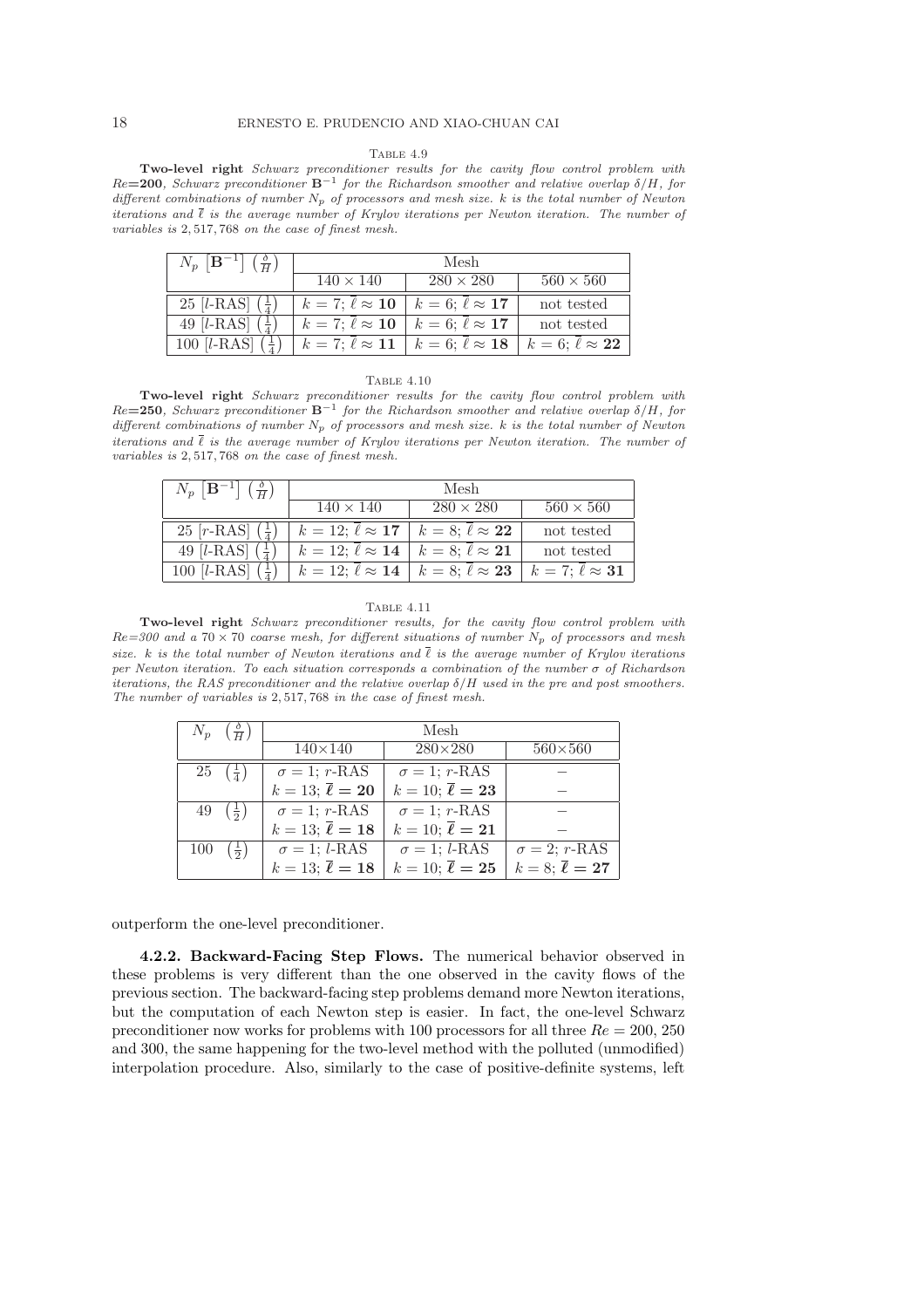

FIG. 4.2. Cavity tangential boundary control problem results for  $(a)$  one-level and  $(b)$  two-level right Schwarz preconditioned with 49 processors, a  $280 \times 280$  mesh (631, 688 variables) and a  $70 \times 70$ coarse mesh.

Right Schwarz preconditioner results for the cavity flow control problem with  $Re = 250$ , a 280  $\times$ 280 mesh (631, 688 variables), 49 processors, relative overlap  $\delta/H = 1/4$  and a 70 × 70 coarse mesh, for different combinations of number L of levels, piecewise linear interpolation type, number  $\sigma$  of pre and post smoother iterations, and RAS preconditioner. k is the total number of Newton iterations and  $\overline{\ell}$  is the average number of Krylov iterations per Newton iteration.

|                             | Linear Inter- | $\sigma$       | RAS preconditioner               |                                  |  |
|-----------------------------|---------------|----------------|----------------------------------|----------------------------------|--|
|                             | polation Type |                | $l$ -RAS                         | $r$ -RAS                         |  |
|                             |               |                | $k = 8; \overline{\ell} = 336$   | $k = 9; \ell = 973$              |  |
|                             | Unmodified    |                | $k = 8; \overline{\ell} = 1,110$ | $k = 8; \overline{\ell} = 1,150$ |  |
| $\mathcal{D}_{\mathcal{L}}$ | Unmodified    | $\mathfrak{D}$ | $k = 8; \ell = 356$              | $k = 8; \ell = 222$              |  |
|                             | Modified      |                | $k=8; \bar{\ell}=21$             | $k=8; \overline{\ell}=28$        |  |

preconditioner now works better than right preconditioner, as shown by Tables 4.13 and 4.14.

Nonetheless, the pollution free two-level RAS preconditioner was the best choice, as exemplified by Table 4.15, where the use of the modified interpolation decreases the average number of Krylov iterations by a further factor of two w.r.t. the unmodified interpolation. Figures  $4.3-a$  and  $4.3-b$  also show the stabilization on the average number of Krylov iterations provided by the preconditioner. Finally, as in the case of cavity flow control problems, Figure 4.3-b is consistent with prediction (2.3).

5. Conclusions. We have developed a parallel multilevel Schwarz preconditioner that has shown a robust performance when tested on some tangential boundary flow control problems. With such preconditioner we were able to extend the one-level Lagrange-Newton-Krylov-Schwarz presented in [25, 26] to a multilevel method.

In general, the success of Lagrange-Newton methods with line search rests on four tasks: the computation of the Jacobian, the computation of a Newton step with descent direction, the choice of a penalty parameter in the merit function, and the computation of the step length. Although we addressed all these issues in our work, our main contribution in this paper consists in the combination of a general multigrid V-cycle preconditioner with (1) RAS preconditioned Richardson smoothers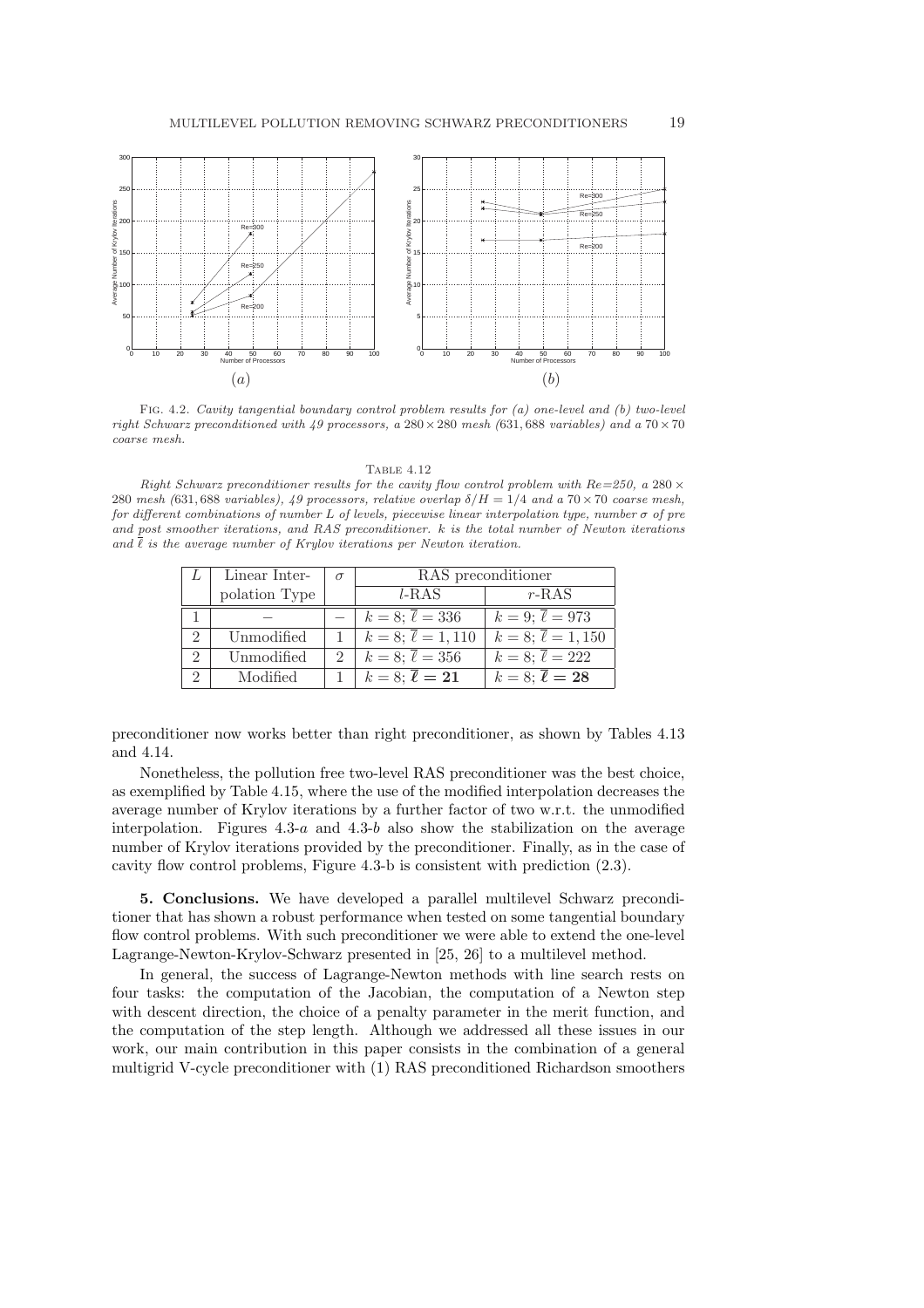Two-level left Schwarz preconditioner results for the backward-facing step flow control problem with Re $=300$ , r-RAS preconditioned Richardson smoother and relative overlap  $\delta/H = 1/4$ , for different combinations of number  $N_p$  of processors and mesh size. k is the total number of Newton iterations and  $\overline{\ell}$  is the average number of Krylov iterations per Newton iteration. The number of variables is 1, 780, 232 on the case of finest mesh.

| $N_p$ | Mesh                              |                              |                                   |  |  |
|-------|-----------------------------------|------------------------------|-----------------------------------|--|--|
|       | $288 \times 48$                   | $576 \times 96$              | $1.152 \times 192$                |  |  |
| 24    | $k=46; \overline{\ell} \approx 4$ | $k=36; \bar{\ell} \approx 4$ | not tested                        |  |  |
| 54    | $k=46; \ell \approx 4$            | $k=36; \ell \approx 5$       | not tested                        |  |  |
| 96    | $k=46; \overline{\ell} \approx 5$ | $k=36; \bar{\ell} \approx 6$ | $k=25; \overline{\ell} \approx 7$ |  |  |

#### Table 4.14

Two-level right Schwarz preconditioner results for the backward-facing step flow control problem with Re=300, r-RAS preconditioned Richardson smoother and relative overlap  $\delta/H = 1/4$ , for different combinations of number  $N_p$  of processors and mesh size. k is the total number of Newton iterations and  $\bar{\ell}$  is the average number of Krylov iterations per Newton iteration. The number of variables is 1, 780, 232 on the case of finest mesh.

| $N_p$ | Mesh                                                                       |                                                                             |                                           |  |  |
|-------|----------------------------------------------------------------------------|-----------------------------------------------------------------------------|-------------------------------------------|--|--|
|       | $288 \times 48$                                                            | $576 \times 96$                                                             | $1.152 \times 192$                        |  |  |
| 24    | $k = 46; \overline{\ell} \approx 6 \vert k = 36; \ell \approx 7$           |                                                                             | not tested                                |  |  |
| 54    | $k = 46; \overline{\ell} \approx 7 \mid k = 36; \overline{\ell} \approx 8$ |                                                                             | not tested                                |  |  |
| 96    |                                                                            | $k = 46; \overline{\ell} \approx 8 \mid k = 36; \overline{\ell} \approx 10$ | $k=26;\, \overline{\ell}\approx {\bf 11}$ |  |  |

#### TABLE  $4.15$

Left Schwarz preconditioner results for the backward-facing step flow control problem with  $Re=300$ , a 1152 × 192 mesh (1,780, 232 variables), 96 processors, r-RAS with relative overlap  $\delta/H = 1/4$  and a 144 × 24 coarse mesh, for different combinations of number L of levels, piecewise linear interpolation type and number  $\sigma$  of pre and post smoother iterations. k is the total number of Newton iterations and  $\overline{\ell}$  is the average number of Krylov iterations per Newton iteration.

| Linear inter- | $\sigma$ | $r$ -RAS preconditioner         |
|---------------|----------|---------------------------------|
| polation type |          |                                 |
|               |          | $k = 26; \overline{\ell} = 404$ |
| Unmodified    |          | $k = 27; \overline{\ell} = 14$  |
| Modified      |          | $k=25; \overline{\ell} = 7$     |

and (2) a modified interpolation procedure that removes the pollution often generated by the application of common interpolation techniques to the Lagrange multipliers. Such combination is the key for the successful application of the two-level Schwarz preconditioner in our experiments and the consequent improvement over the one-level method, handling flow control problems with higher Reynolds number, finer meshes and more processors. Surprisingly, RAS preconditioners performed much better than the classical ones.

We expect multilevel pollution removing preconditioners to have a wide application in many scientific and engineering applications.

6. Acknowledgements. We would like to thank the PETSc team for helping us using the PETSc library, the Hemisphere cluster team at the University of Colorado at Boulder for their support and Professor Richard Byrd and two anonymous referees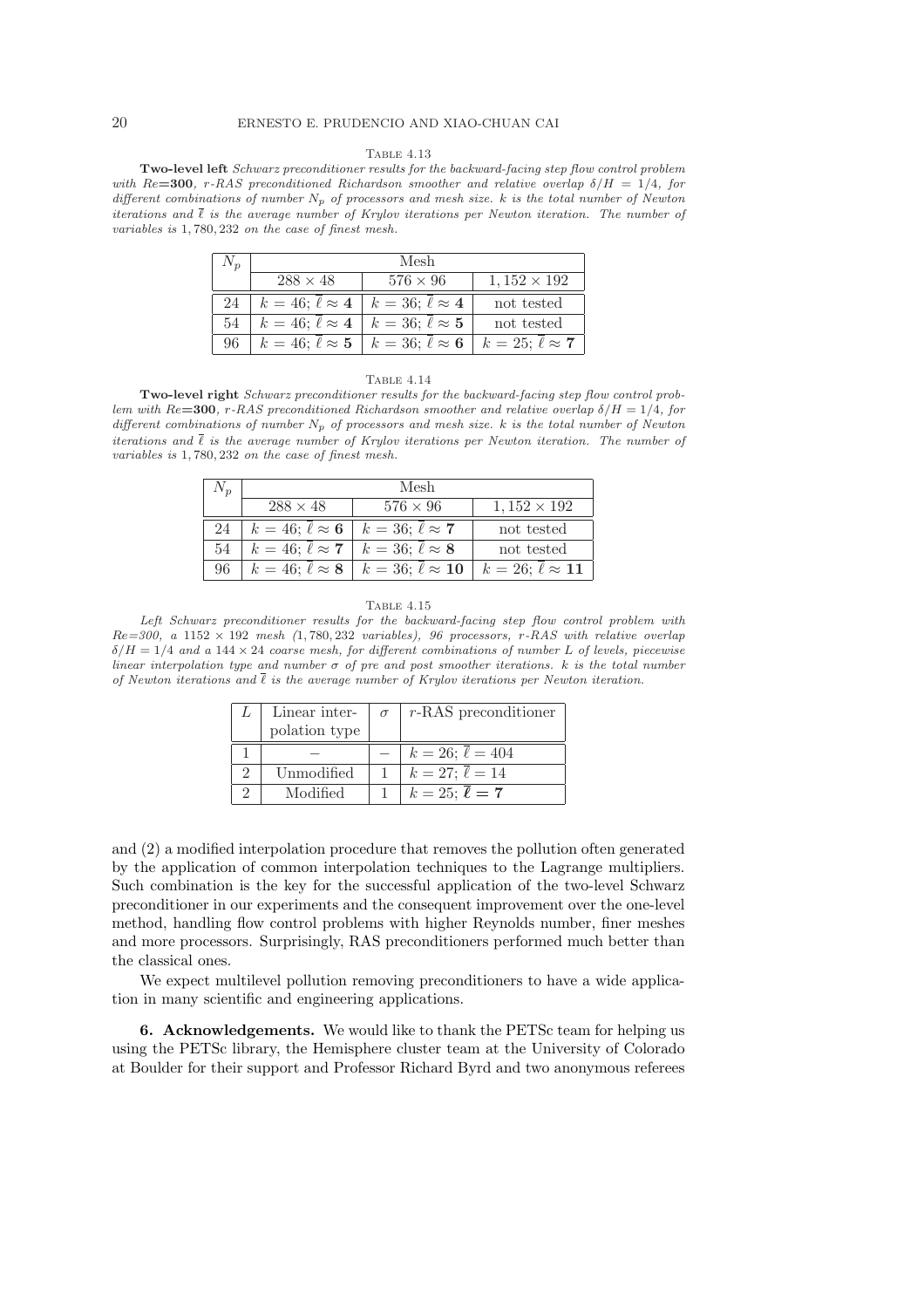

Fig. 4.3. Backward facing-step tangential boundary control problems results for (a) one-level and (b) two-level left Schwarz preconditioner with 54 processors, a  $576 \times 96$  mesh (447, 752 variables) and a  $144 \times 24$  coarse mesh.

for their useful comments.

#### REFERENCES

- [1] S. Balay, K. Buschelman, W. D. Gropp, D. Kaushik, M. Knepley, L. C. McInnes, B. F. SMITH, AND H. ZHANG, Portable, Extensible Toolkit for Scientific Computation (PETSc). Homepage http://www.mcs.anl.gov/petsc, 2004.
- [2] M. Benzi, G. H. Golub, and J. Liesen, Numerical solution of saddle point problems, Acta Numerica, 14 (2005), pp. 1–137.
- [3] G. Biros and O. Ghattas, Parallel Lagrange-Newton-Krylov-Schur methods for PDEconstrained optimization, part I: The Krylov-Schur solver, SIAM J. Sci. Comput., 27 (2005), pp. 687–713.
- [4]  $\frac{[4]}{[4]}$  , Parallel Lagrange-Newton-Krylov-Schur methods for PDE-constrained optimization, part II: The Lagrange-Newton solver and its application to optimal control of steady viscous flows, SIAM J. Sci. Comput., 27 (2005), pp. 714–739.
- [5] W. L. BRIGGS, V. E. HENSON, AND S. F. MCCORMICK, A Multigrid Tutorial, SIAM, Second ed., 2000.
- [6] X.-C. Cai, M. Dryja, and M. Sarkis, Restricted additive Schwarz preconditioners with harmonic overlap for symmetric positive definite linear systems, SIAM J. Numer. Anal., 41 (2003), pp. 1209–1231.
- [7] X.-C. Cai, W. D. Gropp, D. E. Keyes, R. G. Melvin, and D. P. Young, Parallel Newton-Krylov-Schwarz algorithms for the transonic full potential equation, SIAM J. Sci. Comput., 19 (1998), pp. 246–265.
- [8] X.-C. Cai and D. E. Keyes, Nonlinearly preconditioned inexact Newton algorithms, SIAM J. Sci. Comput., 24 (2002), pp. 183–200.
- [9] X.-C. Cai and M. Sarkis, A restricted additive Schwarz preconditioner for general sparse linear systems, SIAM J. Sci. Comput., 21 (1999), pp. 792–797.
- [10] X.-C. CAI AND O. B. WIDLUND, *Domain decomposition algorithms for indefinite elliptic prob*lems, SIAM J. Sci. Statist. Comput., 13 (1992), pp. 243–258.
- [11] T. F. COLEMAN AND J. J. MORÉ, Estimation of sparse Jacobian matrices and graph coloring problems, SIAM J. Numer. Anal., 20 (1983), pp. 187–209.
- [12] J. J. Dongarra, I. S. Duff, D. C. Sorensen, and H. A. van der Vorst, Numerical Linear Algebra for High-Performance Computers, SIAM, 1998.
- [13] M. DRYJA AND W. HACKBUSCH, On the nonlinear domain decomposition method, BIT, (1997), pp. 296–311.
- [14] M. DRYJA AND O. WIDLUND, *Domain decomposition algorithms with small overlap*, SIAM J. Sci. Comp., 15 (1994), pp. 604–620.
- [15] S. C. Eisenstat and H. F. Walker, Globally convergent inexact Newton method, SIAM J. Optim., 4 (1994), pp. 393–422.